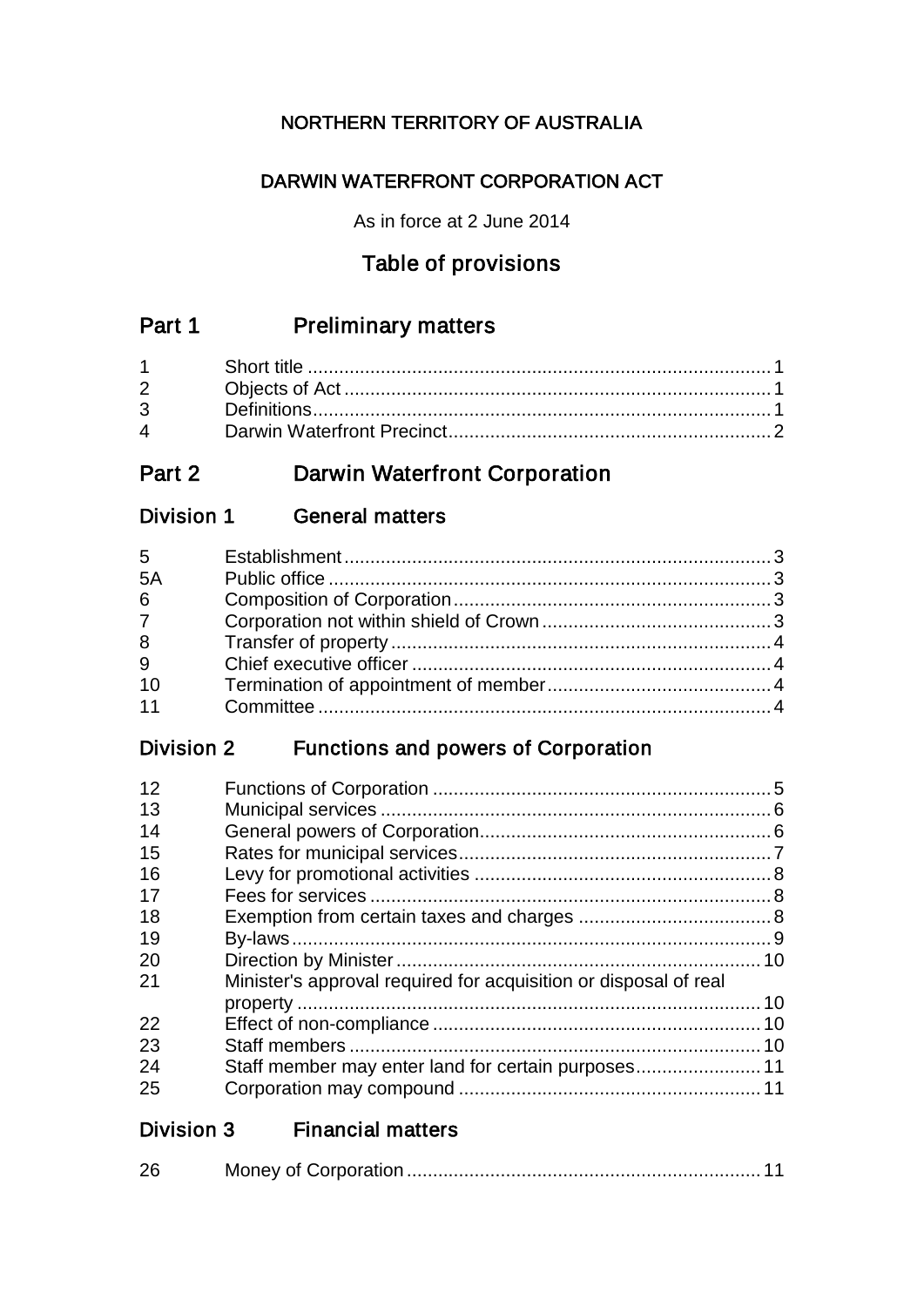| 27<br>28<br>Treasurer's approval required for certain contracts  13<br>29<br>Division 4<br><b>Reporting requirements</b><br>30<br>31<br>32<br>Division 5<br>Meetings<br>33<br>34<br>Division 6<br>Other administrative matters<br>35<br>36<br><b>Division 7</b><br><b>Review of Corporation's operation</b><br>37<br>Part 3<br>Matters relating to rates<br><b>Definitions</b><br>Division 1<br>38<br><b>Division 2</b><br><b>General matters</b><br>39<br>40<br>41<br>42 |                                                                   |                                  |
|---------------------------------------------------------------------------------------------------------------------------------------------------------------------------------------------------------------------------------------------------------------------------------------------------------------------------------------------------------------------------------------------------------------------------------------------------------------------------|-------------------------------------------------------------------|----------------------------------|
|                                                                                                                                                                                                                                                                                                                                                                                                                                                                           |                                                                   |                                  |
|                                                                                                                                                                                                                                                                                                                                                                                                                                                                           |                                                                   |                                  |
|                                                                                                                                                                                                                                                                                                                                                                                                                                                                           |                                                                   |                                  |
|                                                                                                                                                                                                                                                                                                                                                                                                                                                                           |                                                                   |                                  |
|                                                                                                                                                                                                                                                                                                                                                                                                                                                                           |                                                                   |                                  |
|                                                                                                                                                                                                                                                                                                                                                                                                                                                                           |                                                                   |                                  |
|                                                                                                                                                                                                                                                                                                                                                                                                                                                                           |                                                                   |                                  |
|                                                                                                                                                                                                                                                                                                                                                                                                                                                                           |                                                                   |                                  |
|                                                                                                                                                                                                                                                                                                                                                                                                                                                                           |                                                                   |                                  |
|                                                                                                                                                                                                                                                                                                                                                                                                                                                                           |                                                                   |                                  |
|                                                                                                                                                                                                                                                                                                                                                                                                                                                                           |                                                                   |                                  |
|                                                                                                                                                                                                                                                                                                                                                                                                                                                                           |                                                                   |                                  |
|                                                                                                                                                                                                                                                                                                                                                                                                                                                                           |                                                                   |                                  |
| 43<br>44<br>45                                                                                                                                                                                                                                                                                                                                                                                                                                                            | Apportionment if allotment rateable for part of financial year 19 | 46                               |
| 47                                                                                                                                                                                                                                                                                                                                                                                                                                                                        | <b>Imposition of rates</b>                                        |                                  |
| <b>Division 3</b>                                                                                                                                                                                                                                                                                                                                                                                                                                                         |                                                                   | 48<br>49<br>50<br>51<br>52<br>53 |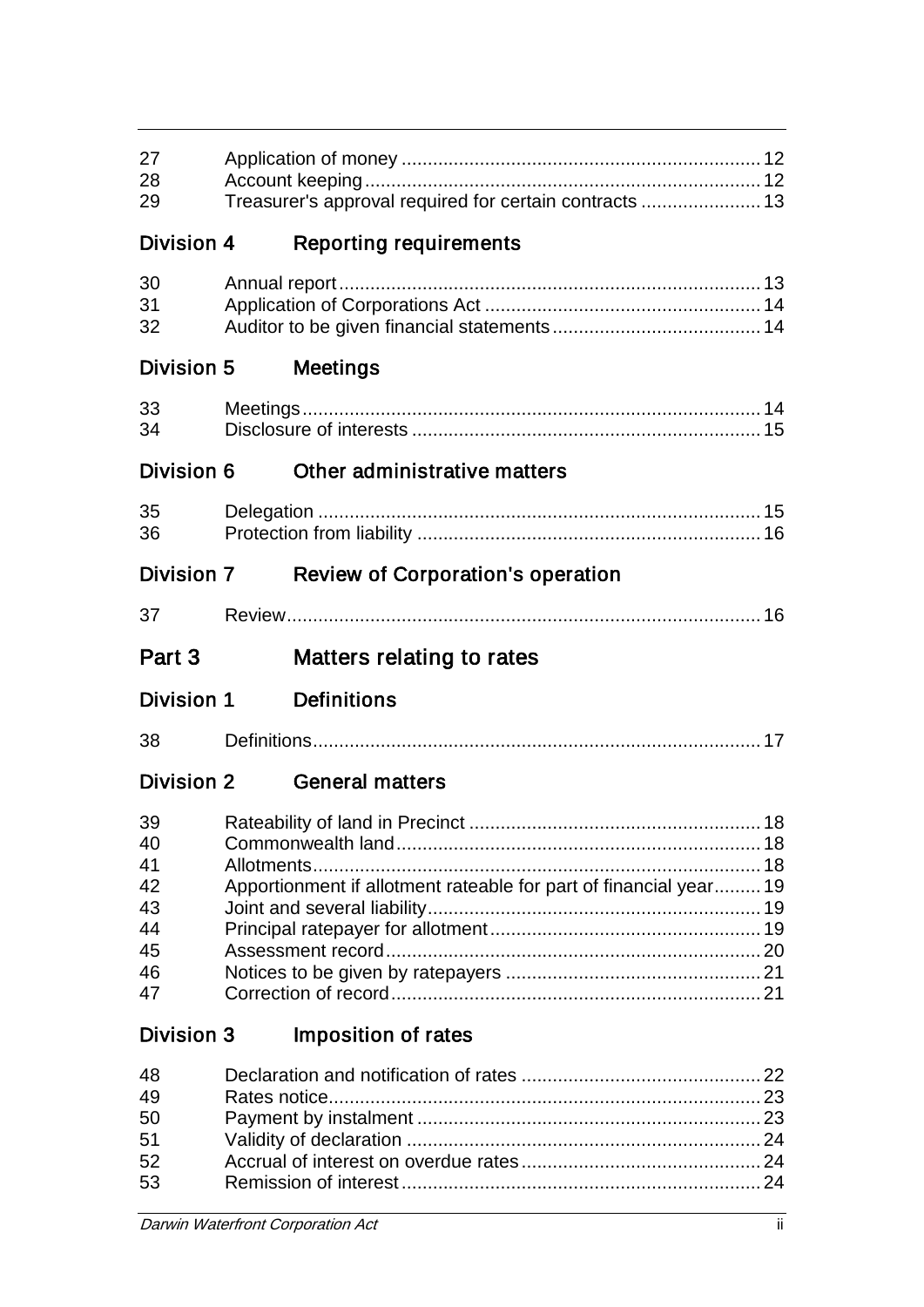| 54<br>55<br>56<br>57 | Correction of anomaly in operation of rating system 25                                    |  |
|----------------------|-------------------------------------------------------------------------------------------|--|
| Division 4           | Recovery of rates                                                                         |  |
| Subdivision 1        | <b>Definition</b>                                                                         |  |
| 58                   |                                                                                           |  |
| <b>Subdivision 2</b> | <b>Court action</b>                                                                       |  |
| 59                   |                                                                                           |  |
| <b>Subdivision 3</b> | Overriding statutory charge                                                               |  |
| 60<br>61<br>62<br>63 |                                                                                           |  |
| <b>Subdivision 4</b> | Sale of allotment                                                                         |  |
| 64<br>65<br>66<br>67 | Power to sell allotment for non-payment of rates 27                                       |  |
| <b>Division 5</b>    | Review and appeal                                                                         |  |
| 68<br>69             | Consideration of application by administrative review                                     |  |
| 70                   | Corporation's decision on recommendation and appeal 30                                    |  |
| Part 4               | <b>Miscellaneous matters</b>                                                              |  |
| 72                   |                                                                                           |  |
| Part 5               | <b>Transitional matter for Darwin Waterfront</b><br><b>Corporation Amendment Act 2012</b> |  |
| 73                   |                                                                                           |  |
| <b>ENDNOTES</b>      |                                                                                           |  |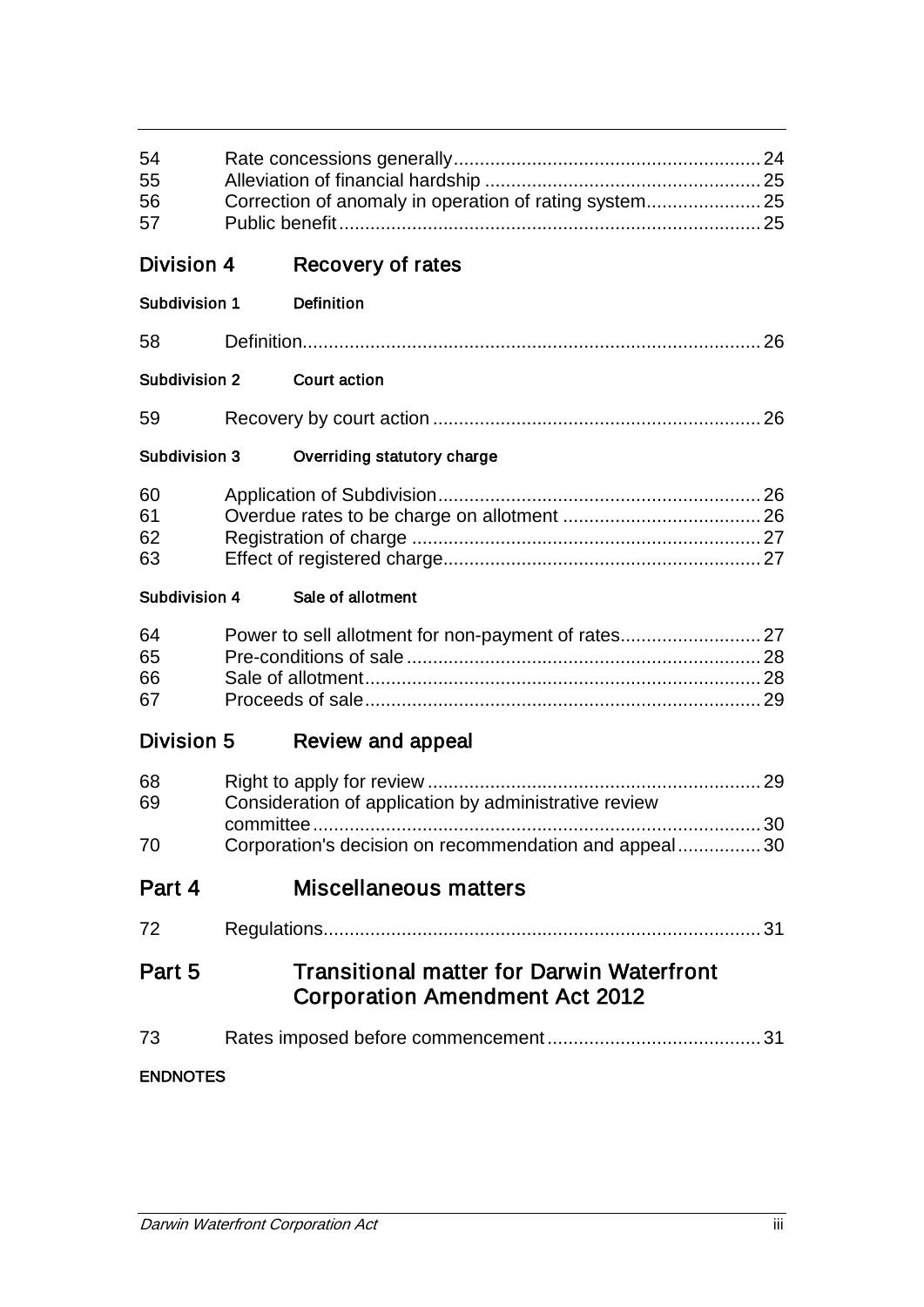# NORTHERN TERRITORY OF AUSTRALIA

As in force at 2 June 2014 \_\_\_\_\_\_\_\_\_\_\_\_\_\_\_\_\_\_\_\_

\_\_\_\_\_\_\_\_\_\_\_\_\_\_\_\_\_\_\_\_

### DARWIN WATERFRONT CORPORATION ACT

### An Act to establish the Darwin Waterfront Corporation and for related purposes

### Part 1 **Preliminary matters**

#### 1 Short title

This Act may be cited as the *Darwin Waterfront Corporation Act*.

### 2 Objects of Act

The Darwin Waterfront Corporation is created by this Act for the achievement of the following objects:

- (a) to develop, manage and service the Precinct for the benefit of the community;
- (b) to promote the Precinct as a place of residence and business and a venue for public events and entertainment.

### 3 Definitions

In this Act:

by-laws means by-laws made under section 19.

CEO, see section 9(1).

chairperson means the person holding or occupying the office of chairperson of the Corporation mentioned in section 6(3).

committee means a committee established under section 11.

#### common property means:

- (a) for a plan the common property in relation to the plan as defined in section 4(1) of the Unit Titles Act, and
- (b) for a scheme the common property of the scheme as defined in section 33 of the Unit Title Schemes Act.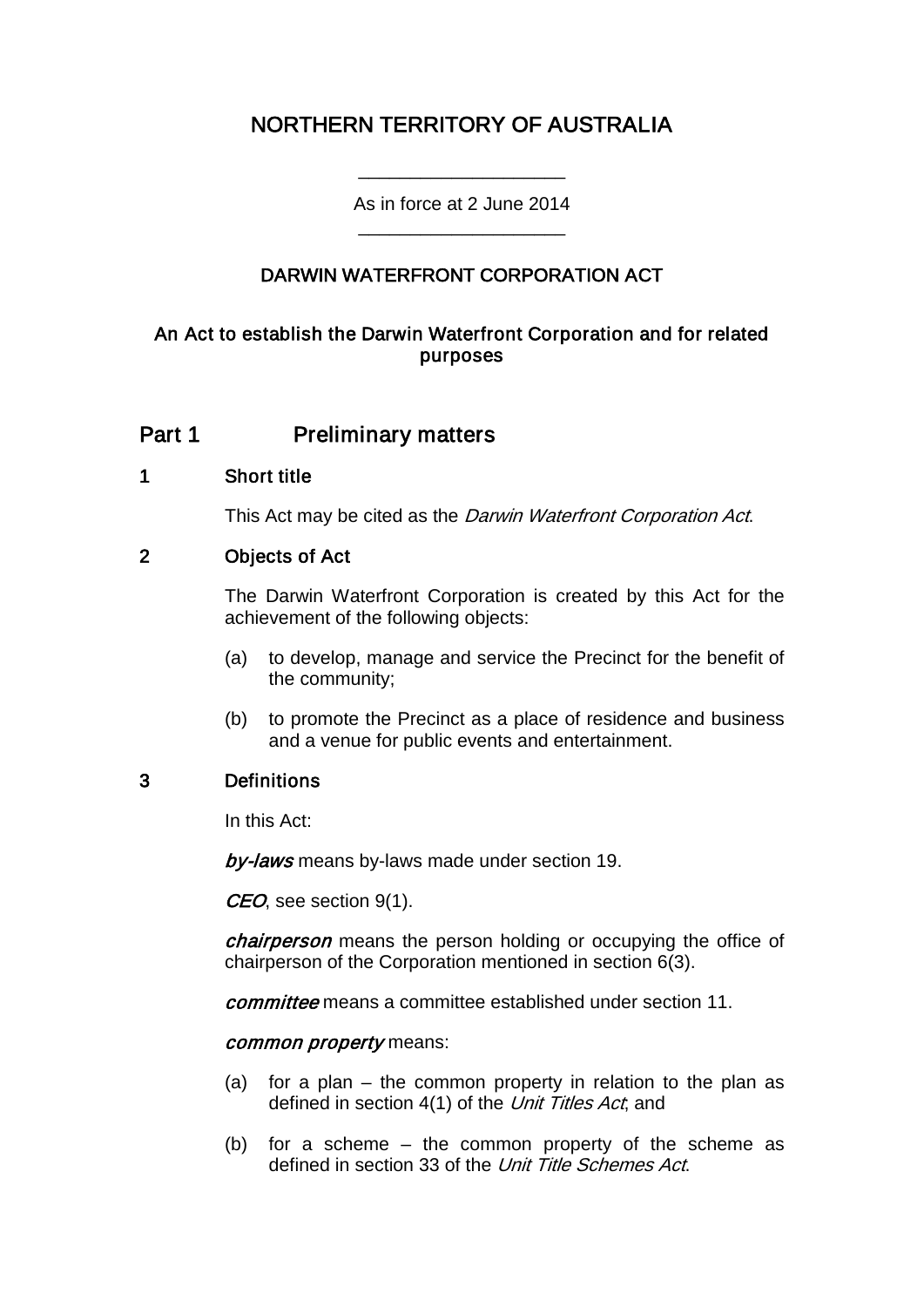**Corporation** means the Darwin Waterfront Corporation established by section 5(1).

land includes:

- (a) a unit, lot and common property created by registration of a plan; and
- (b) a unit and common property created by registration of a scheme.

meeting means a meeting of the Corporation held under section 33.

member means a member of the Corporation mentioned in section 6.

municipal services, see section 13.

plan means a units plan, or building development plan, as defined in section 4(1) of the Unit Titles Act.

**Precinct** means the Darwin Waterfront Precinct specified under section 4.

promotional activities, see section 12(1)(c).

scheme means a unit title scheme as defined in section 10(1) of the Unit Title Schemes Act.

staff member, see section 23(1).

unit means:

- (a) for a plan a unit of the plan as defined in section  $4(1)$  of the Unit Titles Act, and
- (b) for a scheme a unit of the scheme as defined in section 37 of the Unit Title Schemes Act.

### 4 Darwin Waterfront Precinct

The regulations may specify the areas forming the Darwin Waterfront Precinct.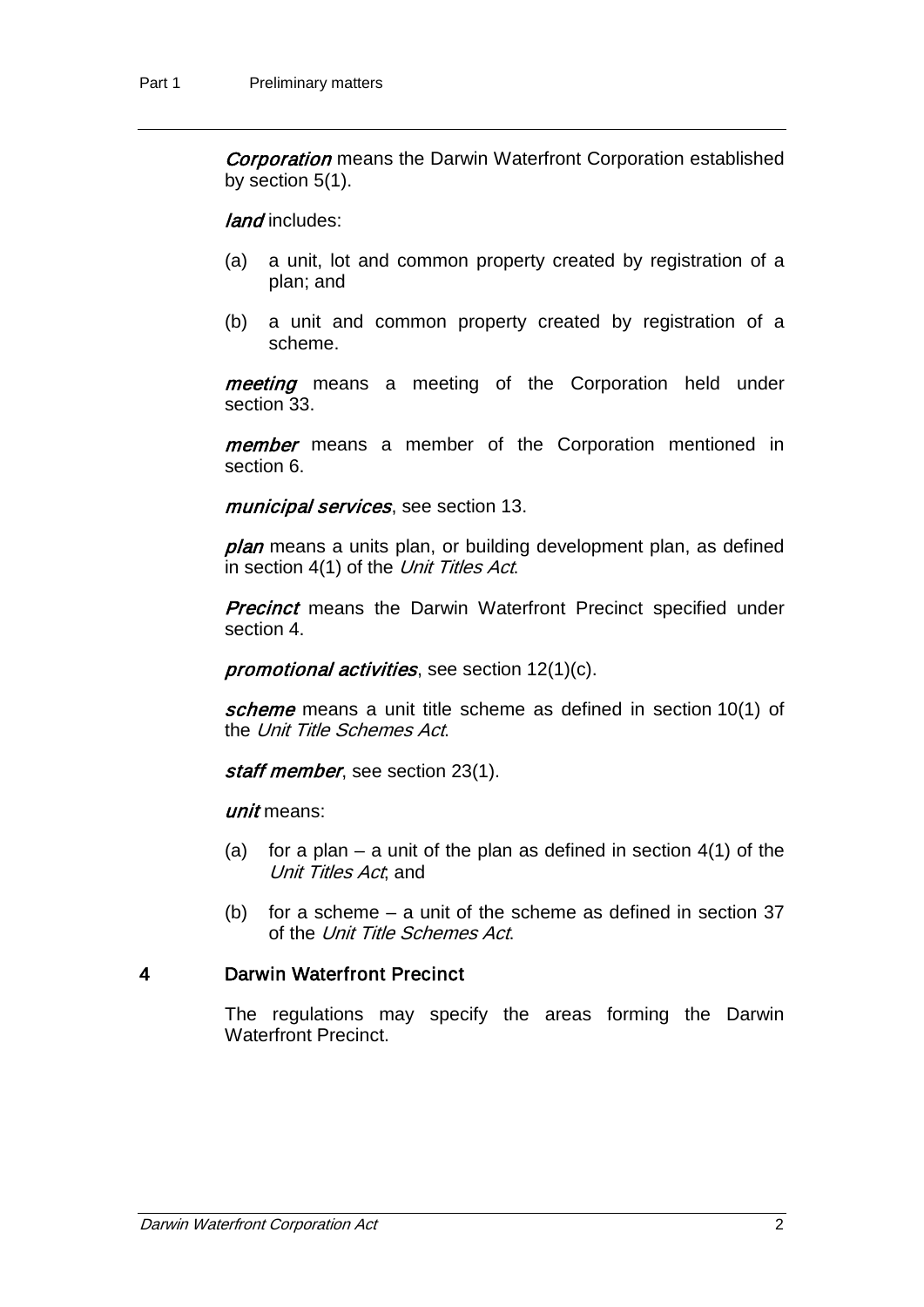# Part 2 Darwin Waterfront Corporation

### Division 1 General matters

### 5 Establishment

- (1) The Darwin Waterfront Corporation is established.
- (2) The Corporation:
	- (a) is a body corporate with perpetual succession; and
	- (b) has a common seal; and
	- (c) is capable, in its corporate name, of acquiring, holding and disposing of real and personal property and of suing and being sued.
- (3) All courts, judges and persons acting judicially must:
	- (a) take judicial notice of the common seal affixed to a document; and
	- (b) presume the seal was duly affixed.

### 5A Public office

- (1) The Corporation must have a public office.
- (2) The public office must be open to the public at reasonable times determined by the Corporation.

### 6 Composition of Corporation

- (1) The Corporation is constituted by at least 3 but not more than 7 members appointed by the Minister.
- (2) A member holds office for the period (not exceeding 3 years) specified in the appointment.
- (3) The Minister must appoint a member (other than the CEO) to be the chairperson of the Corporation.

### 7 Corporation not within shield of Crown

The Corporation:

- (a) does not represent the Territory; and
- (b) does not enjoy any privileges, rights or immunities of the Crown in right of the Territory; and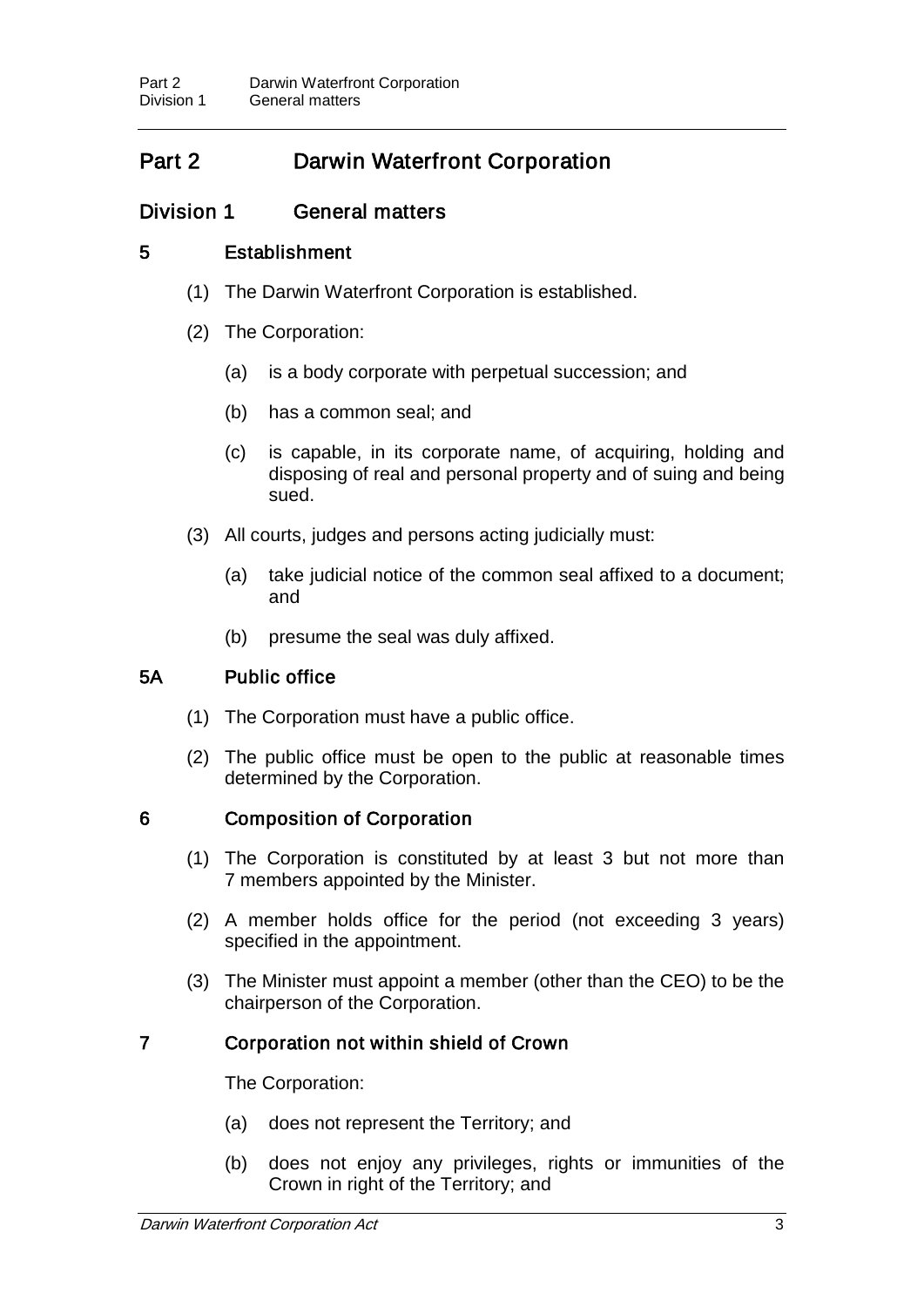(c) is not within the shield of the Crown in right of the Territory.

### 8 Transfer of property

- (1) The Territory may transfer the ownership or control of any of its property (whether situated in the Precinct or not) to the Corporation.
- (2) The Corporation may transfer the ownership or control of any of its property to the Territory.

#### 9 Chief executive officer

- (1) The Minister must appoint a person recommended by the Corporation to be its chief executive officer (the CEO).
- (2) The CEO holds office for the period and on terms and conditions as decided by the Minister.
- (3) The CEO may be a public sector employee.
- (4) The CEO must, under the Corporation's directions, exercise the Corporation's powers and perform the Corporation's functions.
- (5) The CEO is a member for section 6.

#### 10 Termination of appointment of member

- (1) The Minister may terminate a member's appointment on the grounds of inability, inefficiency, misbehaviour or physical or mental incapacity.
- (2) The Minister must terminate a member's appointment if the member:
	- (a) becomes bankrupt, applies to take the benefit of a law for the relief of bankrupt or insolvent debtors, compounds with creditors or makes an assignment of the member's remuneration for their benefit; or
	- (b) is convicted in Australia of an offence punishable by imprisonment for 12 months or longer; or
	- (c) is absent, except on leave granted by the Minister, from 3 consecutive meetings of the Corporation; or
	- (d) fails to comply with section 34.

#### 11 Committee

(1) The Corporation may establish a committee for one or more of its powers or functions.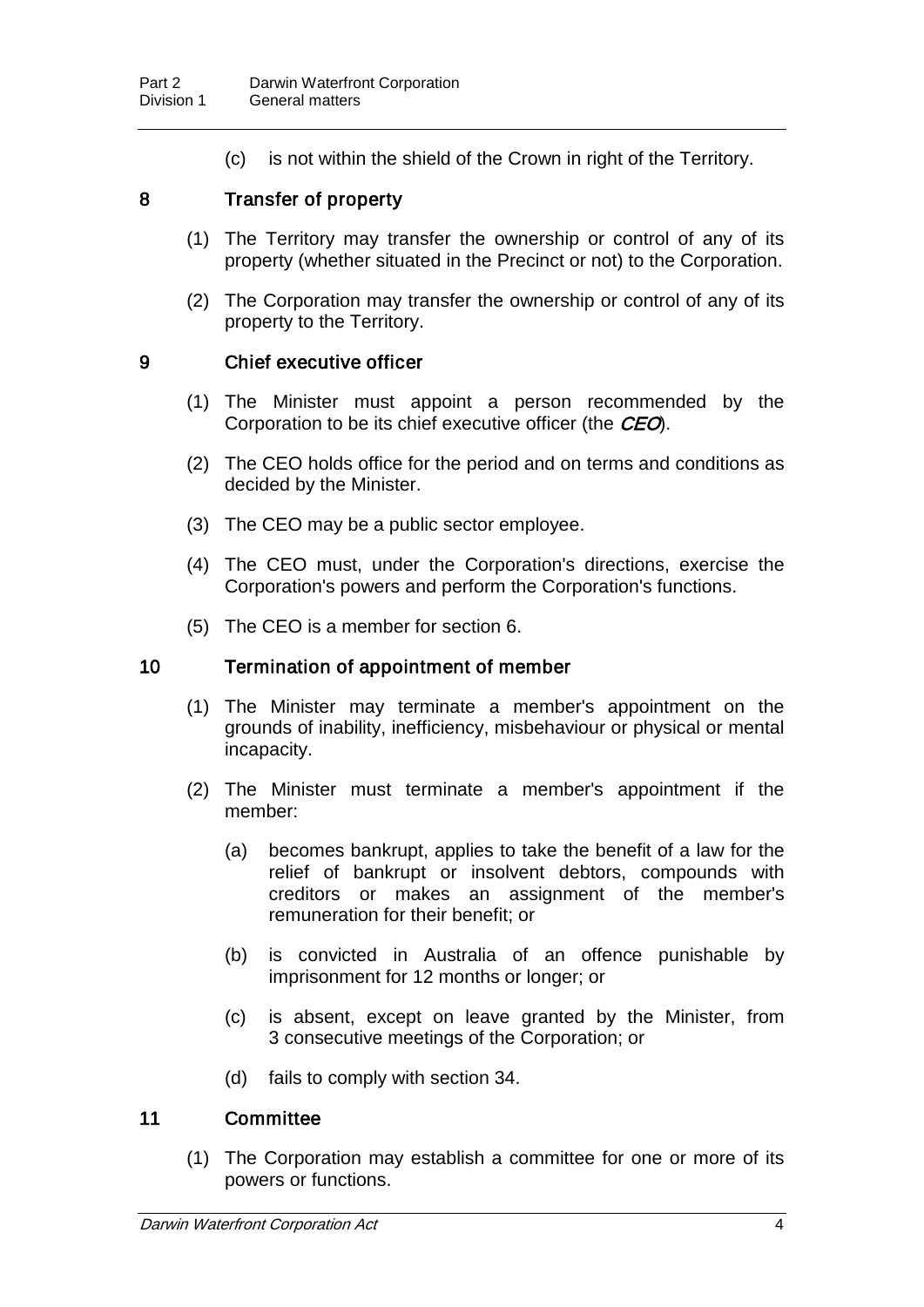(2) Each committee consists of 2 or more members and any other persons appointed by the Corporation.

### Division 2 Functions and powers of Corporation

### 12 Functions of Corporation

- (1) The functions of the Corporation are:
	- (a) to do anything for the development of land in the Precinct that is owned or controlled by the Corporation; and
	- (b) to manage property (including land and marine infrastructure) in the Precinct that is owned or controlled by the Corporation; and
	- (c) to do anything (*promotional activities*) for the promotion of the Precinct as a place of residence and business and a venue for public events and entertainment; and
	- (d) to do anything for construction to be carried out in the Precinct; and
	- (e) to preserve good order in the Precinct; and
	- (f) to do anything for the provision of municipal services in the Precinct; and
	- (g) to do anything for the development and maintenance of other civic amenities and facilities in the Precinct (including the staging of public events and entertainment in the Precinct); and
	- (h) on the Minister's request, to advise the Minister about the Precinct; and
	- (i) to develop and manage land not forming part of the Precinct as directed by the Minister and in accordance with the regulations; and
	- (j) to perform other functions specified by regulation.
- (2) Without limiting subsection (1), the Corporation may:
	- (a) as the owner or controller of land, give instructions to any Agency or other body that is engaged in the development of, or construction works on, the land; and
	- (b) consult with anyone in relation to the performance of any of its functions.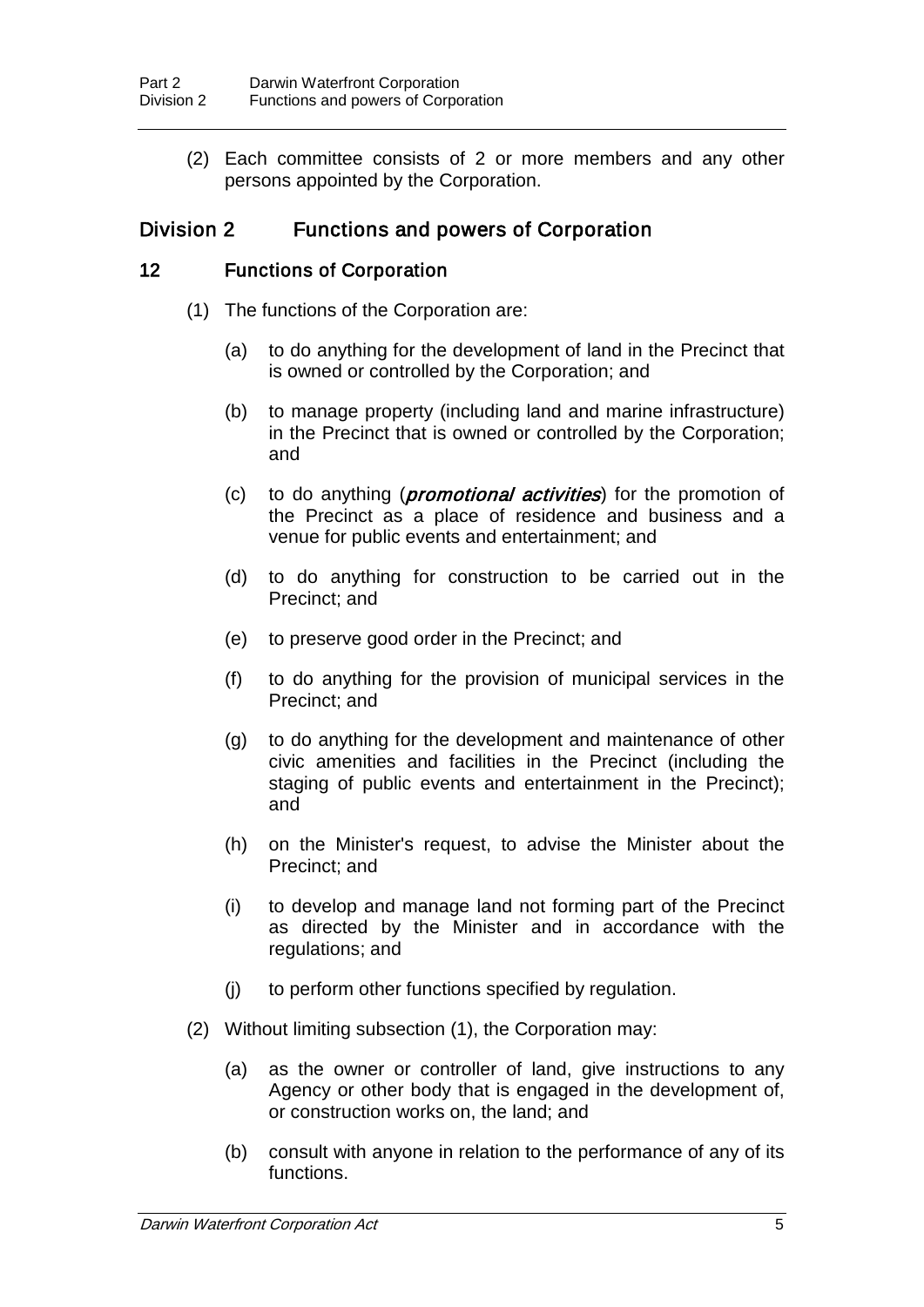- (3) The Corporation may enter into an arrangement with the Darwin City Council or another person for the performance by the Council or person of specified functions of the Corporation.
- (3A) The arrangement may provide for the Council or person to exercise powers of the Corporation for the arrangement.
- (4) The Corporation must perform its functions having regard to the objects of this Act.

#### 13 Municipal services

- (1) The Corporation must ensure services and amenities relating to the following are provided for the Precinct:
	- (a) sanitation, garbage collection and street cleaning;
	- (b) roads, footpaths, parking and traffic control;
	- (c) public places (including parks and public toilets);
	- (d) storm drainage;
	- (e) street lighting;
	- (ea) the maintenance of the quality of:
		- (i) any enclosed body of sea water (whether treated or untreated) that is designed as a feature of the Precinct; and
		- (ii) the water in any water feature or recreational facility on land owned or controlled by the Corporation in the Precinct;
	- (f) any other matters specified by regulation.
- (2) The Corporation may also arrange for the provision of other services and amenities for the Precinct as are specified by regulation.
- (3) Services and amenities provided under this section are municipal services.

#### 14 General powers of Corporation

(1) The Corporation may do anything necessary or convenient for the performance of its functions.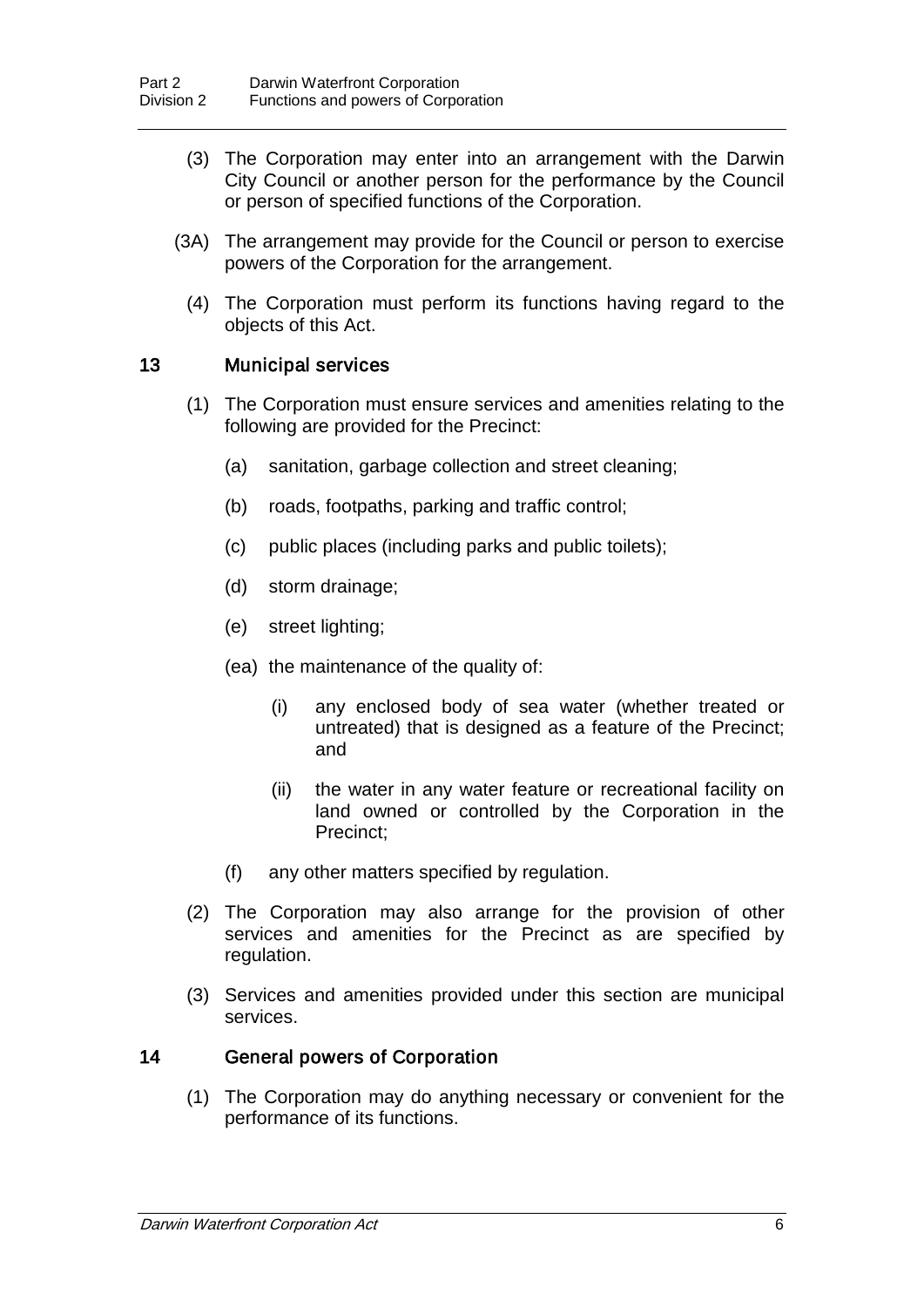- (2) Without limiting subsection (1), the Corporation may:
	- (a) with the Treasurer's approval:
		- (i) borrow, lend, raise or invest money under section 29; and
		- (ii) form or participate in the formation of an incorporated body or partnership; and
		- (iii) grant guarantees or indemnities for, or otherwise assume responsibility for, the obligations of a person; and
	- (b) engage persons to assist the Corporation; and
	- (c) consult with and enter into arrangements with other persons or bodies (including Agencies); and
	- (d) grant registrations and issue permits and licences.

#### 15 Rates for municipal services

- (1) The Corporation may impose rates on land in the Precinct for the funding of municipal services.
- (2) However, before the end of 2020, the Corporation may only impose the rates specified in subsection (3) and may only do so as provided in subsections (4), (5), (6) and (7).
- (3) For subsection (2), there are 2 rates that may be imposed:
	- (a) rates on all land other than common property; and
	- (b) rates on all land other than units.
- (4) The rates mentioned in subsection (3)(a) must be of the same rate and based on the same method of calculation for rates imposed on land in the central business district of the municipality of Darwin.
- (5) Land that would have been exempt from rates under the Local Government Act is exempt from the rates mentioned in subsection (3).
- (6) However, the rates mentioned in subsection (3)(b) may be imposed on the common property of a plan or scheme.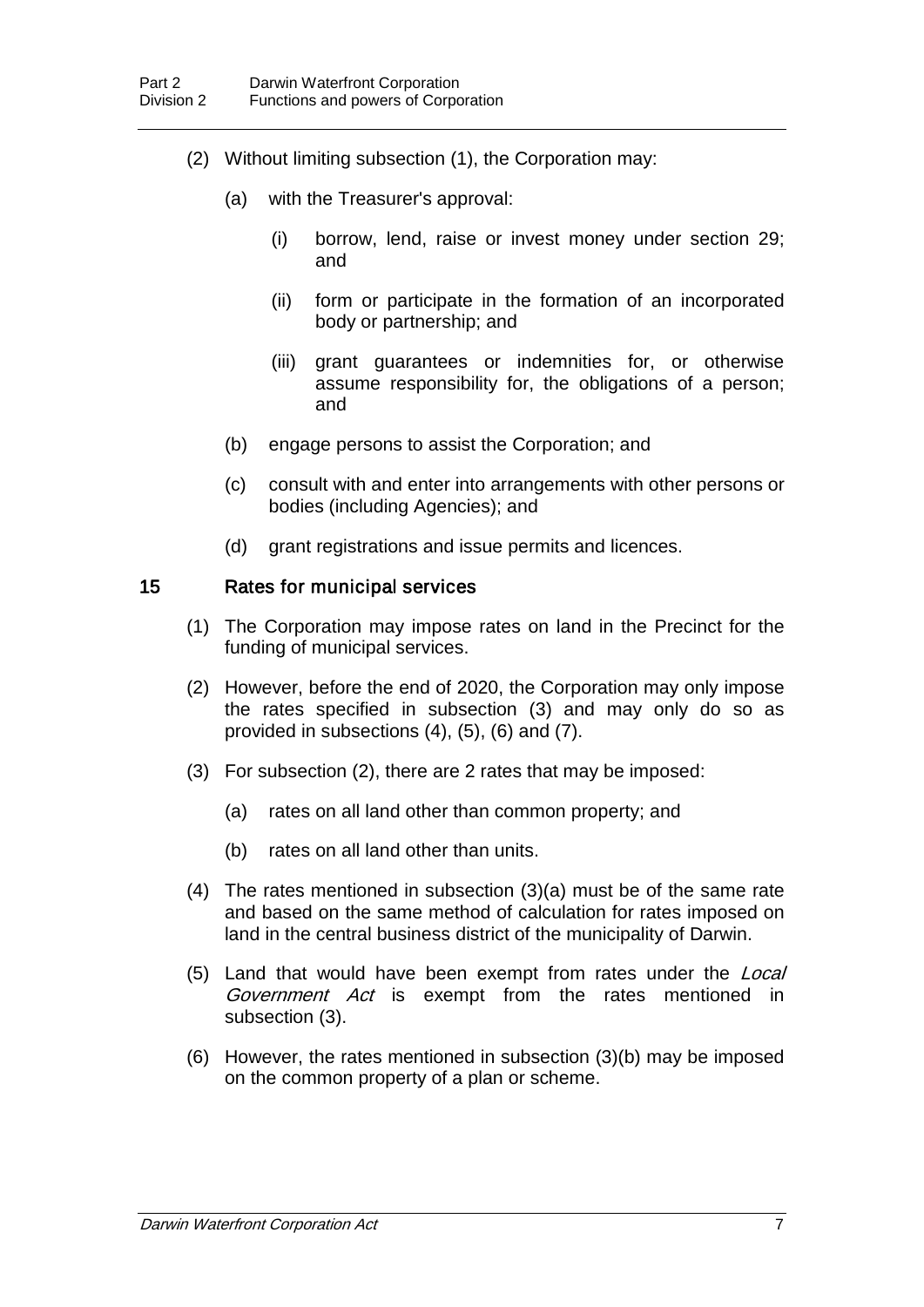- (7) The rates mentioned in subsection (3)(b) must be imposed on the following basis:
	- (a) for the common property of a plan or scheme the rates mentioned in subsection (3)(b) that are imposed on the common property for a financial year must not exceed 20% of the sum of the rates mentioned in subsection (3)(a) that are imposed on all the units of the plan or scheme for that year;
	- (b) for any other land the rates mentioned in subsection  $(3)(b)$ that are imposed on the land for a financial year must not exceed 20% of the rates mentioned in subsection (3)(a) that are imposed on the land for that year.

Note for section 15

Part 3 contains further provisions relating to rates.

### 16 Levy for promotional activities

- (1) The Corporation may impose a levy for the funding of promotional activities.
- (2) The levy may only be imposed on a person prescribed by regulation.
- (3) The by-laws may make provision about the levy.
- (4) The regulations may provide for the maximum amount of the levy that may be imposed on a person for a year (including specifying how that amount must be worked out).

### 17 Fees for services

- (1) The Corporation may charge fees for services provided by or for the Corporation (whether the services are municipal services or not).
- (2) The by-laws may make provision about the fees.

### 18 Exemption from certain taxes and charges

- (1) The Corporation, as the owner or controller of land in the Precinct:
	- (a) is not liable for any rates, levy or fees arising from section 15, 16 or 17; and
	- (b) is exempt from other requirements (for example, licensing or registration requirements) imposed by the by-laws.
- (2) In addition, the Corporation is not liable for any stamp duty imposed under the *Stamp Duty Act* in relation to the land.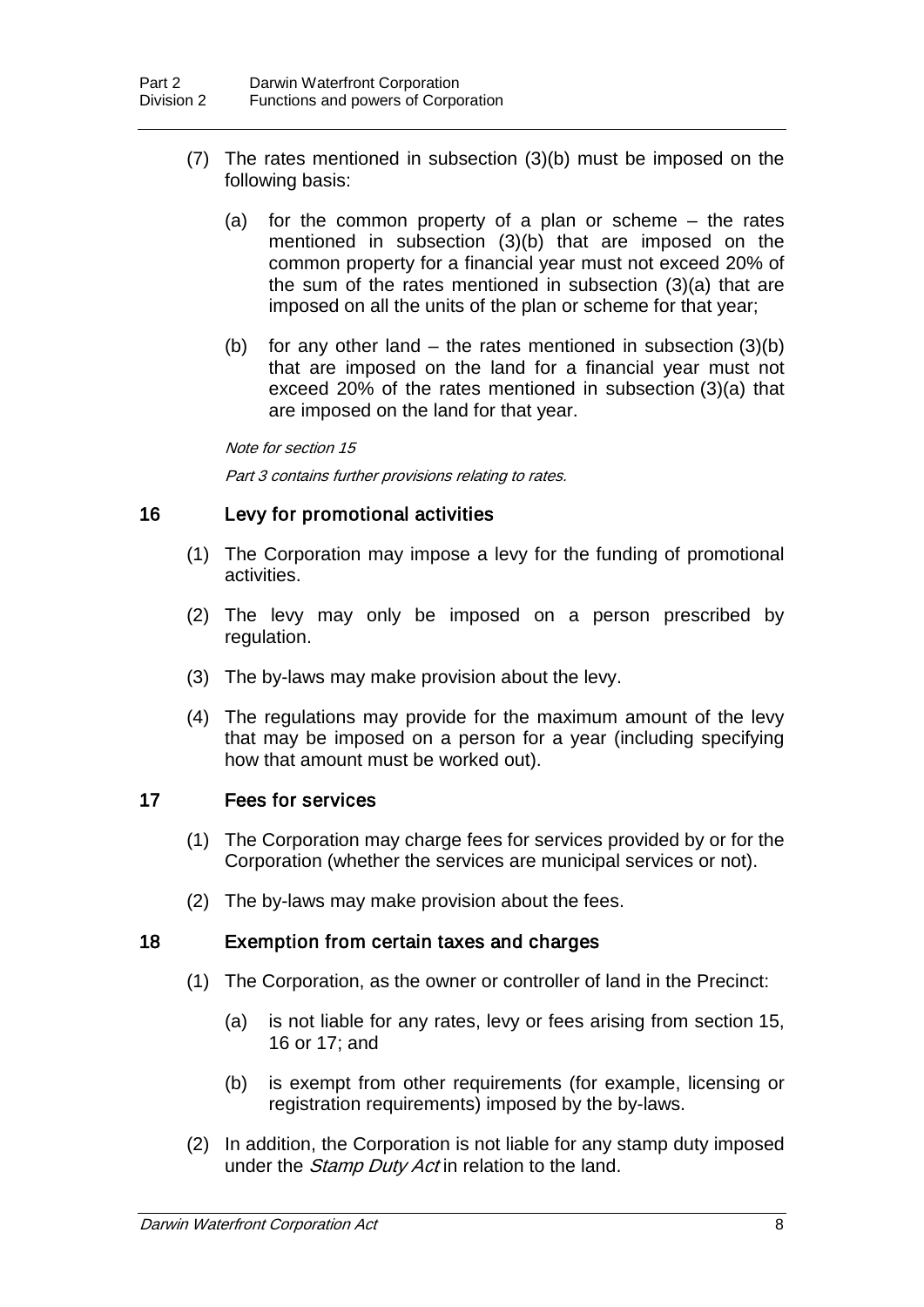(3) Except as otherwise provided by a law of the Territory, a lessee of land owned by the Corporation is not exempt from the liabilities and requirements mentioned in subsections (1) and (2).

### 19 By-laws

- (1) The Corporation may make by-laws, not inconsistent with this Act or any other law of the Territory, for any of the following matters:
	- (a) any matter relating to its common seal, meetings or procedures;
	- (b) promotional activities;
	- (c) controlling the Precinct (including the use of the land and water within the Precinct) and access to any part of it;
	- (d) care and maintenance of all or any part of the Precinct;
	- (e) preserving good order in the Precinct;
	- (f) regulating conduct (including omissions) occurring in the Precinct;
	- (g) prescribing a fine not exceeding 200 penalty units for an offence against the by-laws;
	- (h) providing for an offence against the by-laws to be a regulatory offence;
	- (i) providing for:
		- (i) the payment of a prescribed amount instead of a penalty that may otherwise be imposed for an offence against the by-laws; and
		- (ii) the service of a notice relating to payment of the amount on a person alleged to have committed the offence; and
		- (iii) the particulars to be included in the notice;
	- (j) any other matter for the exercise of any of its powers or the performance of any if its functions under this Act;
	- (k) any other matter required or permitted by a law of the Territory.
- (2) The by-laws may apply, adopt or incorporate (with or without changes) the whole or part of an Act or other instrument (including the by-laws of a local government council) as in force or existing at a particular time or from time to time.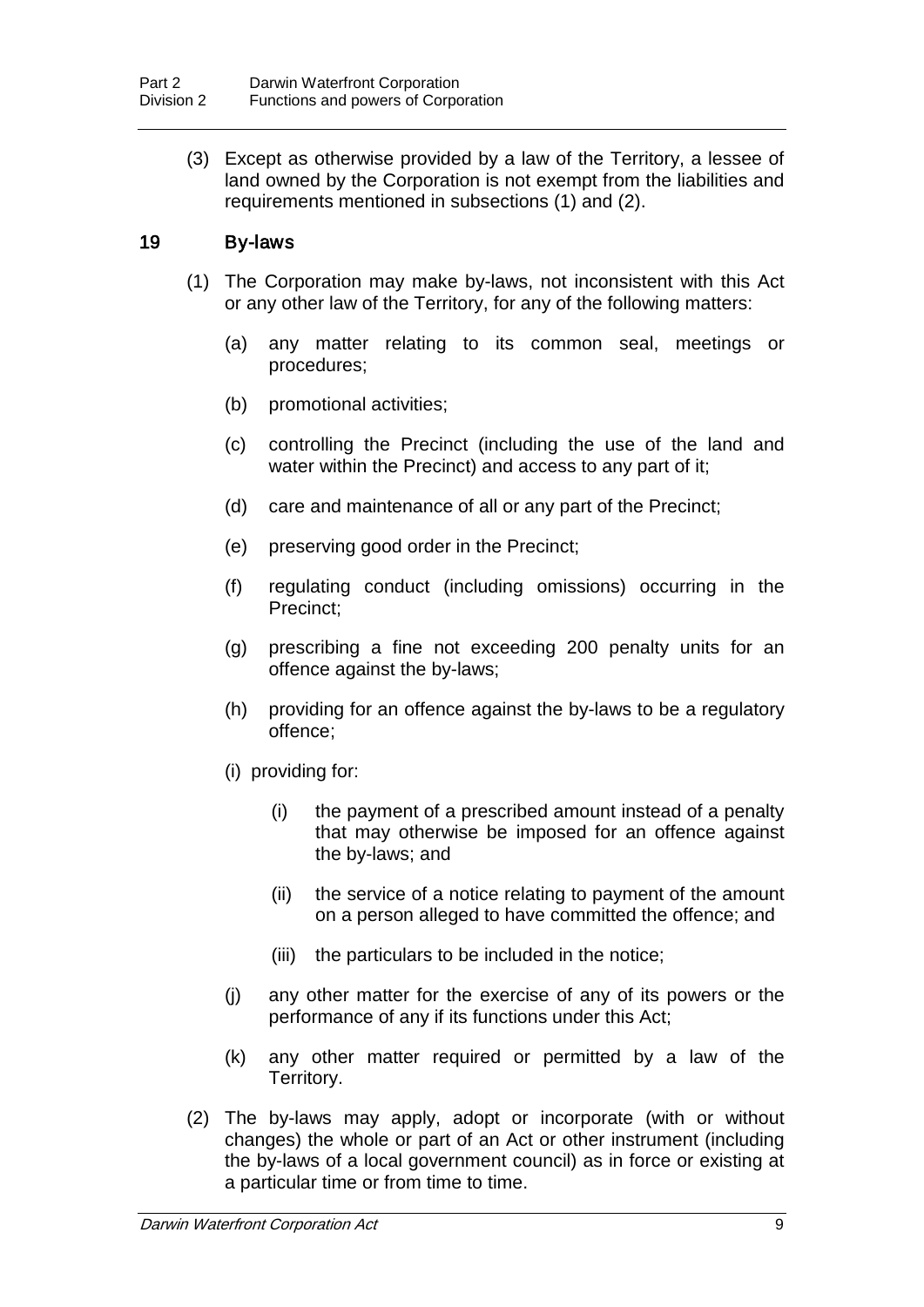### 20 Direction by Minister

- (1) The Minister may give directions to the Corporation for the exercise of any of its powers or the performance of any of its functions.
- (2) The Corporation must comply with the direction.

#### 21 Minister's approval required for acquisition or disposal of real property

The Corporation must not, without the Minister's approval, acquire or dispose of any real property or interest in real property.

#### 22 Effect of non-compliance

- (1) The validity of an act of the Corporation is not affected by a failure of the Corporation to:
	- (a) obtain an approval of the Treasurer as required by section  $14(2)(a)$ ; or
	- (b) comply with a direction of the Minister given under section 20; or
	- (c) obtain an approval of the Minister as required by section 21.
- (2) Without limiting subsection (1), the validity of a contract for a matter mentioned in section 14(2)(a) is not affected by a failure of the Corporation to obtain an approval of the Treasurer for that contract.

### 23 Staff members

- (1) The Corporation may be assisted by each of the following (a staff *member*) in exercising its powers or performing its functions:
	- (a) a person who:
		- (i) is a public sector employee; and
		- (ii) is made available to the Corporation with the agreement of the Commissioner for Public Employment;
	- (b) a person employed or engaged by the Corporation.
- (2) A person employed by the Corporation as mentioned in subsection (1)(b):
	- (a) must be employed on terms and conditions as decided by the Corporation; and
	- (b) may be a public sector employee.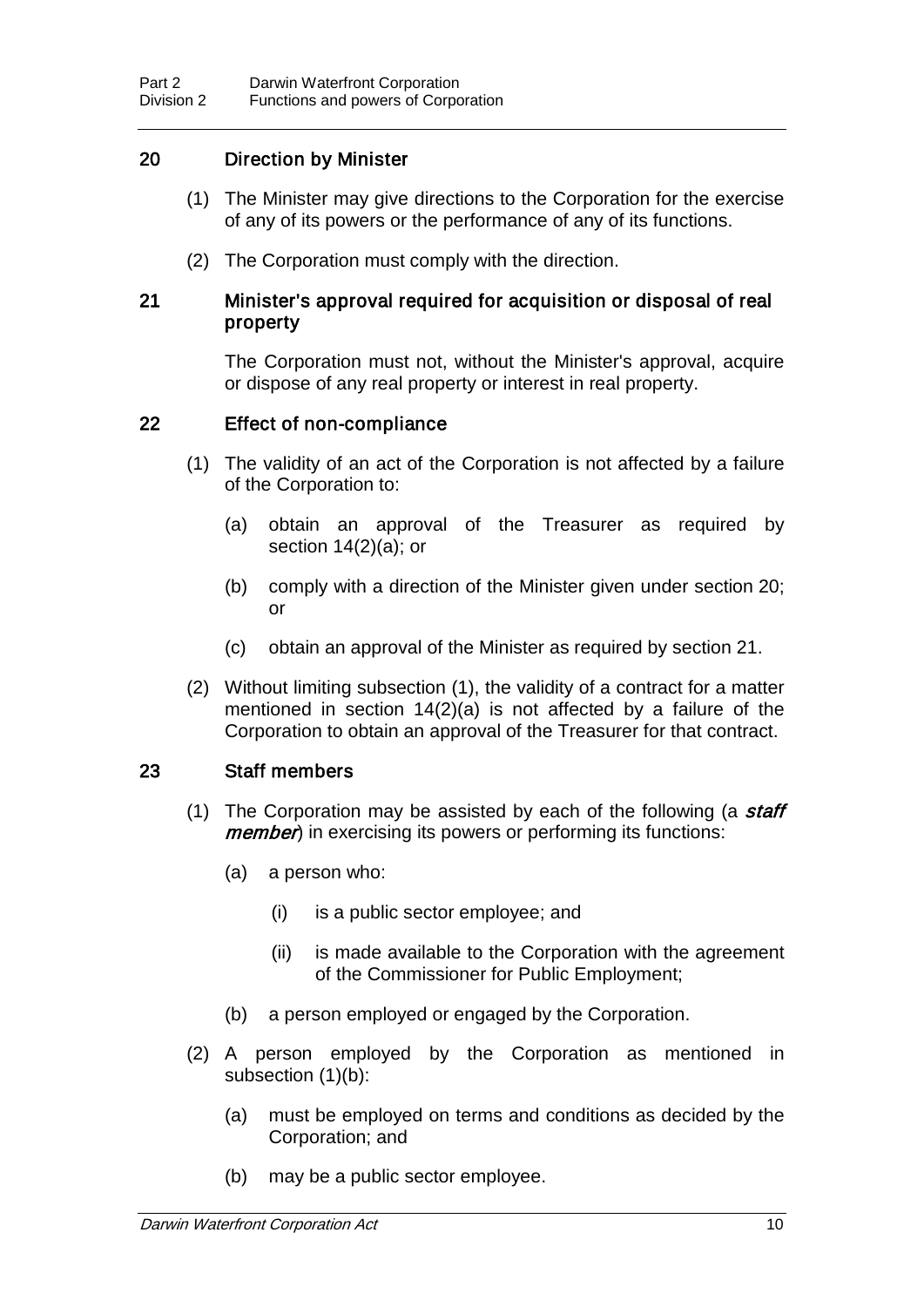### 24 Staff member may enter land for certain purposes

- (1) A staff member may enter any land or building within the Precinct as required or permitted under this Act for an inspection or the carrying out of works.
- (2) The staff member may only do so:
	- (a) during reasonable hours; and
	- (b) except with the consent of the occupant of the land or building – at least 24 hours after written notice for the entry has been given by the CEO to the occupant.

#### 25 Corporation may compound

The Corporation may compound with any of the following persons for an amount of money or other consideration as the Corporation considers appropriate:

- (a) a person who has entered into a contract with the Corporation;
- (b) a person who has commenced or intends to commence proceedings against the Corporation;
- (c) a person against whom the Corporation has commenced or intends to commence proceedings.

### Division 3 Financial matters

#### 26 Money of Corporation

The money of the Corporation consists of:

- (a) amounts appropriated for the Corporation; and
- (b) dividends on shares owned by the Corporation; and
- (c) interest on investments held by the Corporation; and
- (d) proceeds from the disposal of the Corporation's property; and
- (da) the following amounts that are received or recovered by the Corporation:
	- (i) rates imposed under section 15;
	- (ii) interest that has accrued on rates under section 52;
	- (iii) costs reasonably incurred by the Corporation in recovering, or attempting to recover, rates; and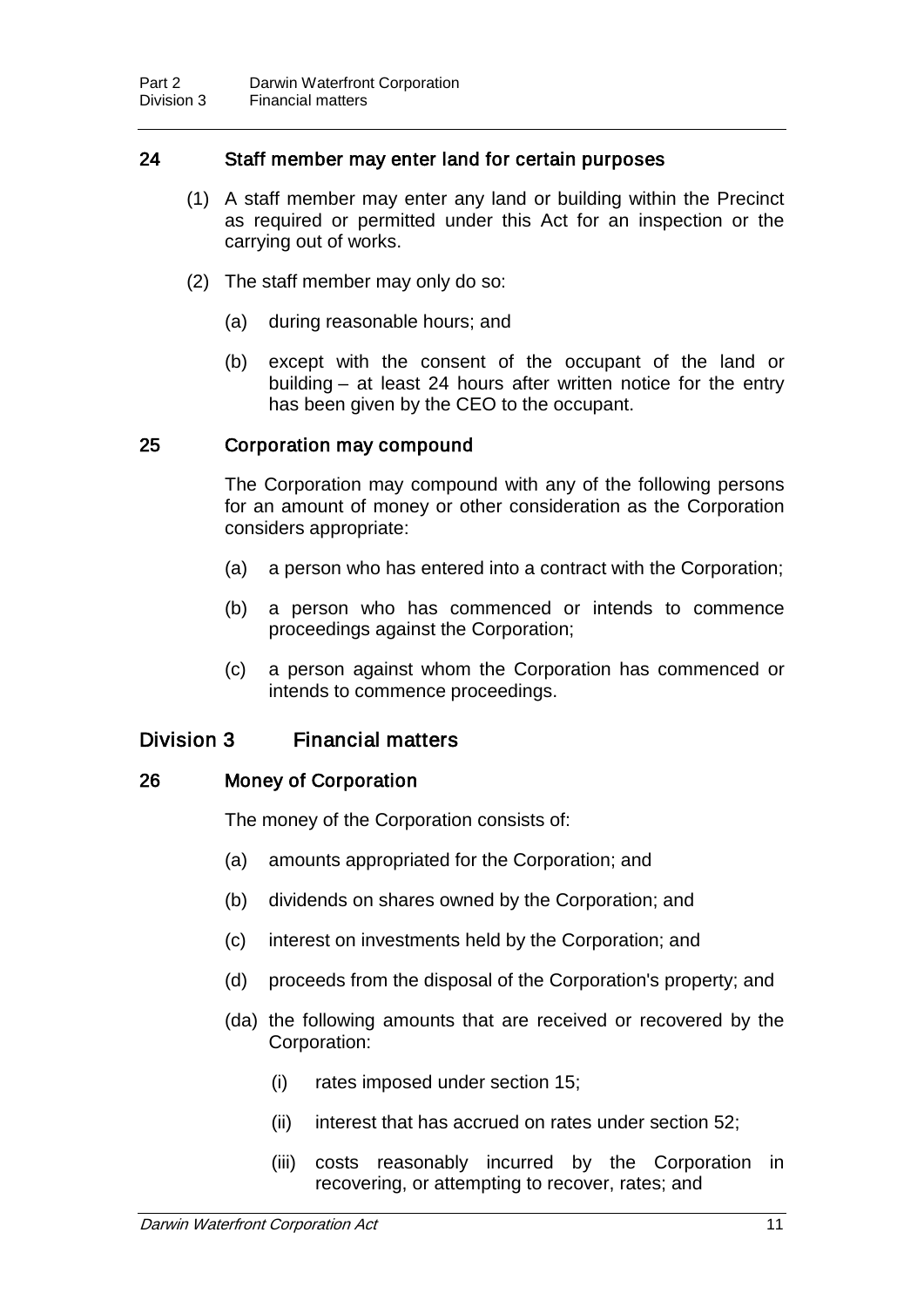- (e) amounts imposed or charged under section 16 or 17 that are received by the Corporation; and
- (f) any other amounts that become available for use by the Corporation under a law of the Territory.

### 27 Application of money

- (1) The money of the Corporation must be applied only for the exercise of its powers or performance of its functions.
- (2) An amount of rates mentioned in section 15, or interest mentioned in section 52, that is received by the Corporation may only be used for the provision of municipal services.
- (3) An amount of levy mentioned in section 16 that is received by the Corporation may only be used for the funding of promotional activities.
- (4) An amount of fees mentioned in section 17 that is received by the Corporation may only be used for the provision of the service relating to the fees.

#### 28 Account keeping

- (1) The Corporation must ensure:
	- (a) proper accounts and records of the Corporation's transactions and financial affairs are kept; and
	- (b) there are adequate controls over the incurring of the Corporation's liabilities; and
	- (c) all payments out of the Corporation's money are correctly made and properly authorised; and
	- (d) adequate control is maintained over:
		- (i) the Corporation's property; and
		- (ii) property in the Corporation's custody, control or management.
- (2) The Treasurer may request the Corporation to give the Treasurer any information the Treasurer reasonably requires to accurately assess the Corporation's financial position and financial affairs.
- (3) The Corporation must comply with the request.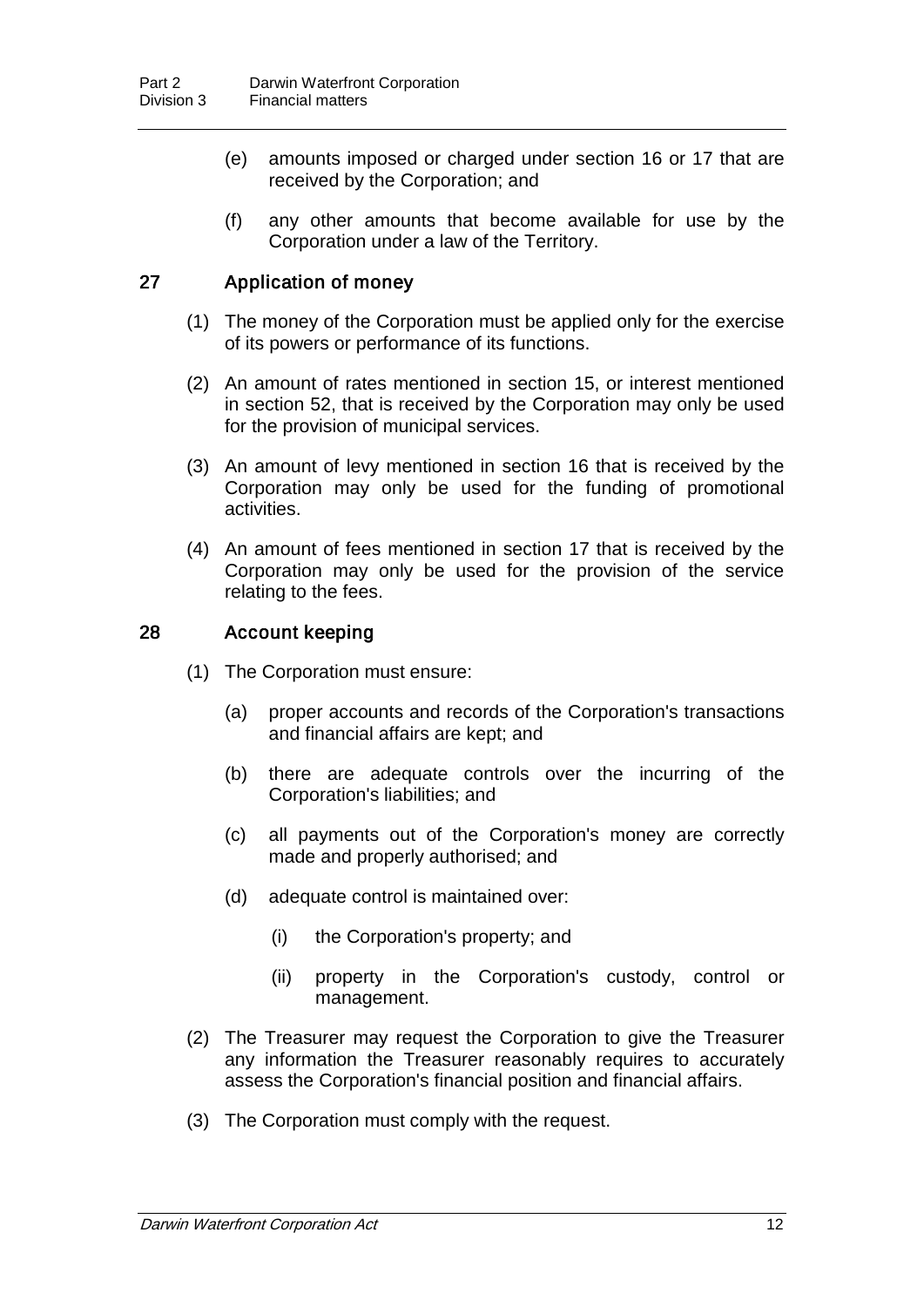### 29 Treasurer's approval required for certain contracts

- (1) The Corporation must not enter into a contract for any of the following without the Treasurer's approval:
	- (a) borrowing of money by the Corporation;
	- (b) lending of money by the Corporation;
	- (c) raising of money, otherwise than by borrowing, by the Corporation in a manner that is not specified for subsection (2);
	- (d) investing the Corporation's money, otherwise than by lending, in a class of investment that is not specified for subsection (2).
- (2) The Treasurer may in writing specify:
	- (a) a manner of raising money for which the Treasurer's approval is not required; and
	- (b) a class of investment for which the Treasurer's approval is not required.

### Division 4 Reporting requirements

#### 30 Annual report

- (1) For each financial year, the Corporation must prepare an annual report on its operation during that year.
- (2) The report must include:
	- (a) the record of each Ministerial direction given under section 20(1) during that year; and
	- (b) financial statements relating to the Corporation's operation for that year that are prepared because of section 31; and
	- (c) the Auditor-General's report on the financial statements given to the Corporation under section 32.
- (3) The Corporation must give the annual report to the Minister within:
	- (a) one month after receiving the Auditor-General's report; or
	- (b) another period specified by the Minister.
- (4) The Minister must table in the Legislative Assembly a copy of the annual report within 6 sitting days after receiving it.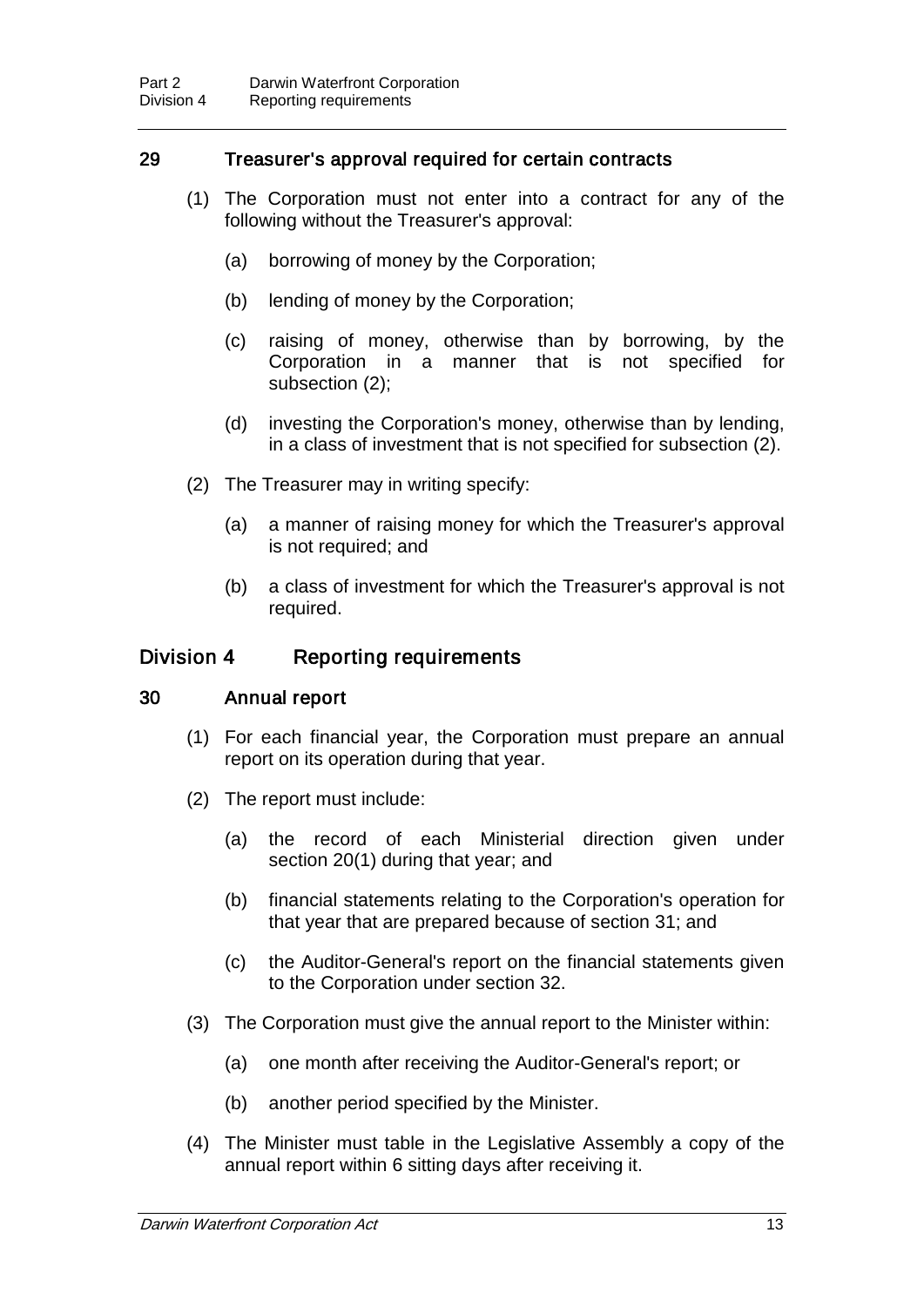### 31 Application of Corporations Act

- (1) The accounting and reporting obligations imposed on a public company under the Corporations Act 2001 apply to the Corporation as if:
	- (a) the Corporation were a public company; and
	- (b) the Territory were the shareholders of the company.
- (2) To avoid doubt, the obligations mentioned in subsection (1) include obligations to prepare financial statements and the application of the relevant standards for those obligations.

#### 32 Auditor to be given financial statements

- (1) The Corporation must give the Auditor-General the financial statements prepared because of section 31 for a financial year within:
	- (a) 2 months after the end of that year; or
	- (b) another period specified by the Minister.
- (2) The Auditor-General must:
	- (a) audit the financial statements; and
	- (b) report to the Corporation on the financial statements.
- (3) The Auditor-General must do so within:
	- (a) 2 months after receiving the financial statements; or
	- (b) another period specified by the Administrator.

### Division 5 Meetings

#### 33 Meetings

- (1) The chairperson must convene as many meetings as are necessary to perform its functions.
- (2) The Minister may direct the chairperson to convene a meeting to deal with a matter specified by the Minister.
- (3) The chairperson must comply with the direction.
- (4) The quorum for a meeting of the Corporation is a majority of its members.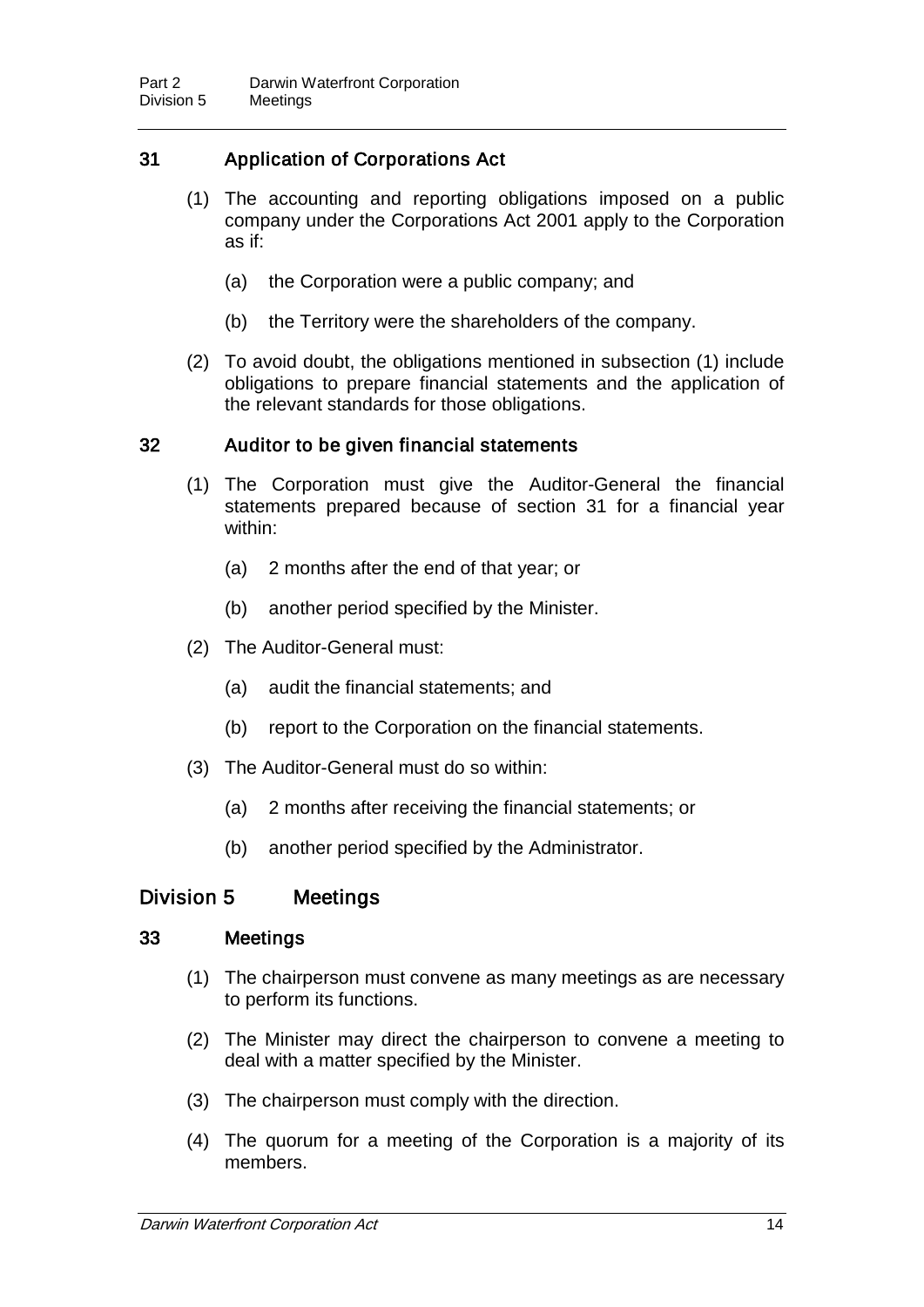- (5) Questions arising at a meeting are determined by a majority of votes.
- (6) A member nominated by the chairperson must preside at a meeting in which the chairperson is absent.
- (7) At a meeting, the presiding member:
	- (a) has a deliberative vote; and
	- (b) in the event of an equality of votes, also has the casting vote.
- (8) The procedures for meetings must be determined by the Corporation.

#### 34 Disclosure of interests

- (1) If a member has a direct or indirect interest in a matter being considered, or about to be considered, by the Corporation, the member must disclose the nature of the interest in a meeting as soon as practicable after the relevant facts come to the member's knowledge.
- (2) The disclosure must be recorded in the Corporation's minutes.
- (3) Subject to a resolution of the Corporation to the contrary, the member:
	- (a) must not, while the member has the interest, take part in any deliberation or decision of the Corporation relating to the matter; and
	- (b) must be disregarded for constituting the quorum of the Corporation for any deliberation or decision of the Corporation relating to the matter.
- (4) The Corporation must maintain a register of the interests of the members.

### Division 6 Other administrative matters

#### 35 Delegation

The Corporation may delegate any of its powers or functions to one or more of the following:

- (a) a member;
- (b) a staff member;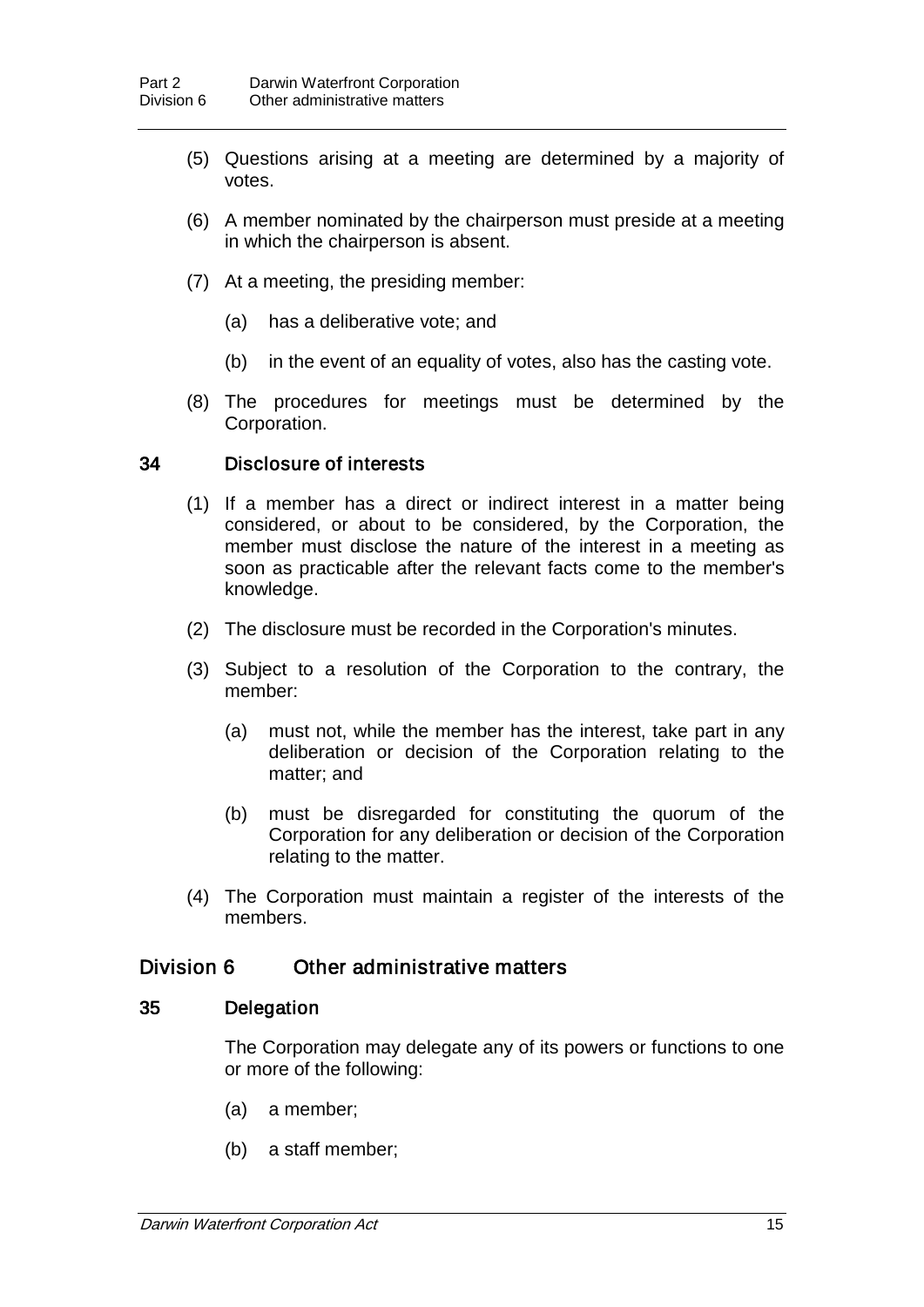(c) a committee.

#### 36 Protection from liability

- (1) This section applies to a person who is or has been a member.
- (2) The person is not civilly or criminally liable for an act done or omitted to be done by the person in good faith in the exercise or purported exercise of a power, or the performance or purported performance of a function, under this Act.
- (3) In addition, the person is not civilly or criminally liable for an act done or omitted to be done by the Corporation in the exercise or purported exercise of a power, or the performance or purported performance of a function, under this Act.
- (4) Subsections (2) and (3) do not affect any liability the Territory or the Corporation would, apart from those subsections, have for the act or omission.

### Division 7 Review of Corporation's operation

#### 37 Review

- (1) The Corporation must conduct a review of its operation and the operation of this Act within 12 months after an occupancy permit has been issued under the *Building Act* for a residential dwelling in the Precinct for the first time.
- (2) The Corporation must prepare a report of the review, incorporating any recommendations on the following:
	- (a) the management of the Precinct;
	- (b) the representation of individuals and groups in the membership of the Corporation;
	- (c) the devolution of the Corporation's powers and functions to another body;
	- (d) any other matter for which the Minister has requested a recommendation;
	- (e) any other matter the Corporation considers appropriate.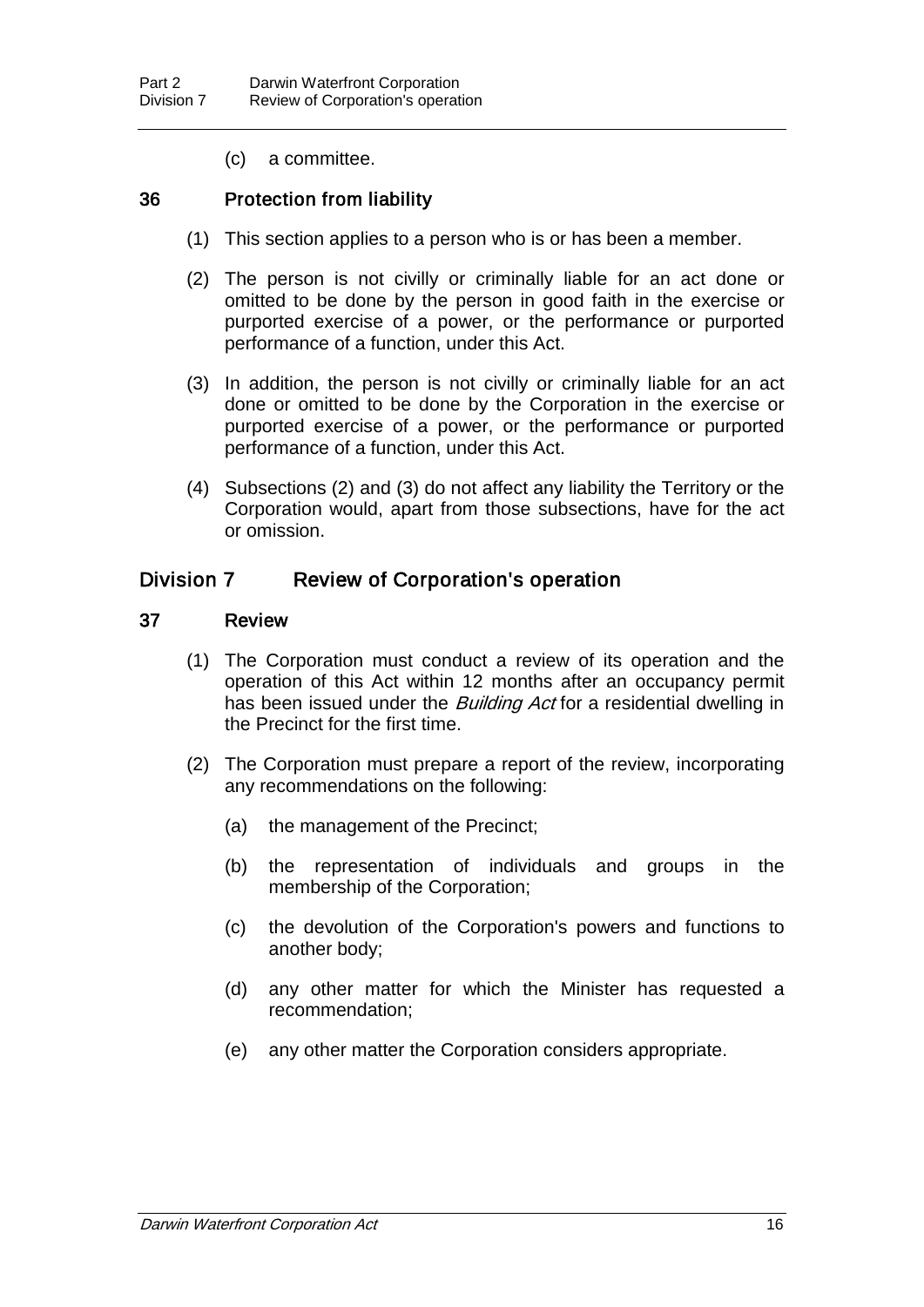# Part 3 Matters relating to rates

### Division 1 Definitions

#### 38 Definitions

In this Part:

administrative review committee, see section 69(1).

allotment, see section 41.

**assessment record** means the assessment record kept by the Corporation under section 45.

nominal owner, of an allotment, means:

- (a) if the allotment is common property the body corporate that, under the by-laws, is liable to pay the rates imposed on the common property; or
- (b) if the allotment is held from the Territory under a lease the lessee; or
- (c) if the allotment is held from the Corporation under a lease the lessee; or
- (d) otherwise the registered owner of the allotment.

*occupier*, of an allotment, means a person who is, either jointly or alone, in possession of the allotment to the substantial exclusion of others.

principal ratepayer, for an allotment, see section 44(1).

rate concession, see section 54(1).

rateable, see section 39(1).

ratepayer means a person who pays, or is liable to pay, rates imposed on an allotment under this Act.

registered owner, of an allotment, means the registered owner (as defined in section 4 of the *Land Title Act*) of a lot that comprises or includes the allotment.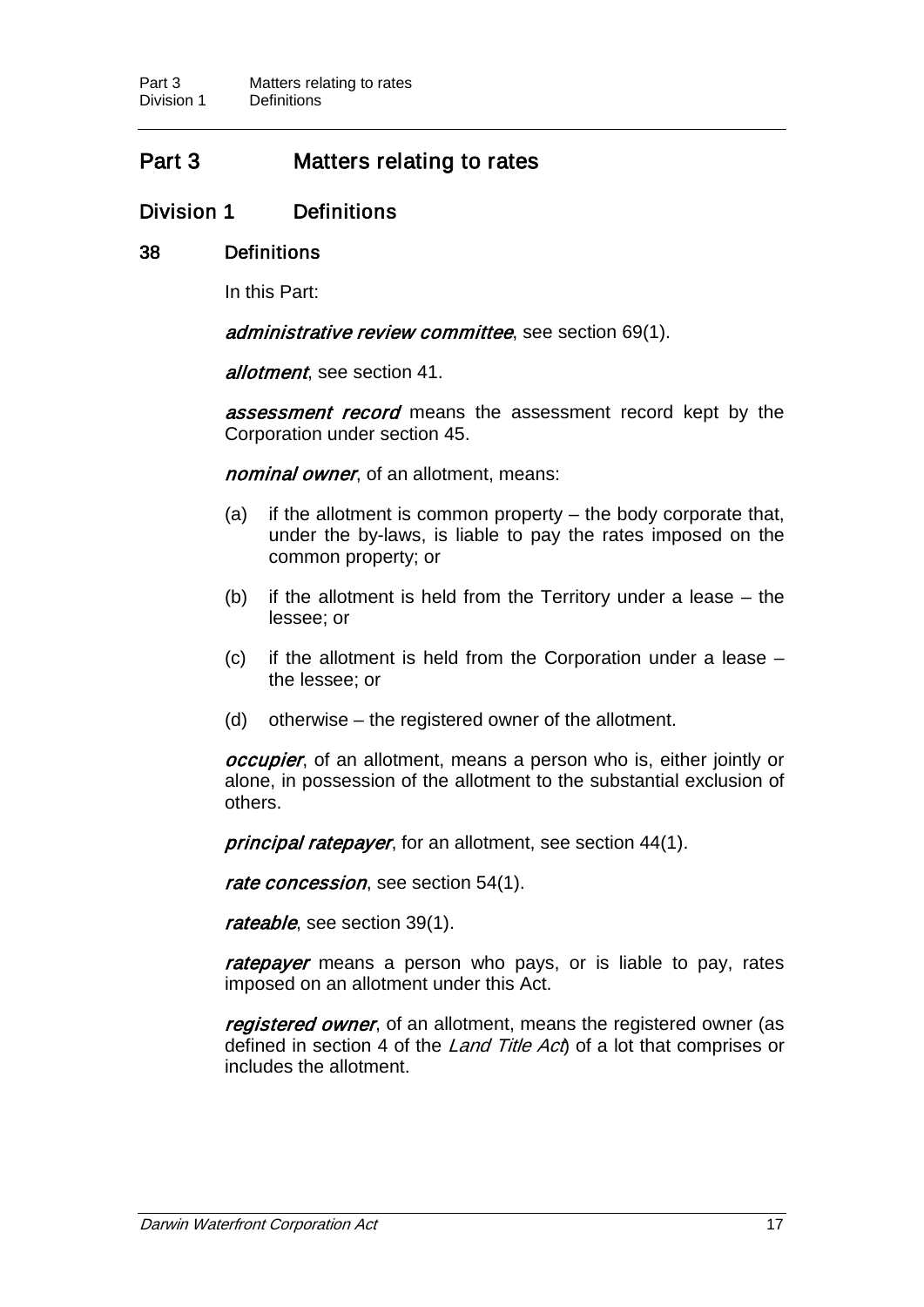### Division 2 General matters

#### 39 Rateability of land in Precinct

- (1) All land in the Precinct is rateable except land specified in subsection (2).
- (2) For subsection (1), the following land is specified:
	- (a) land that is exempt from rates under section 15(5);
	- (b) land of the Corporation, other than land that is leased for a purpose that does not give rise to an exemption from rates under section 15(5);
	- (c) land of the Commonwealth, other than land that the Commonwealth has agreed be rateable.

#### 40 Commonwealth land

If the Commonwealth agrees that its land be rateable, the land is rateable on conditions agreed by the Commonwealth.

#### 41 Allotments

- (1) An *allotment* is a lot or part of a lot for which the Corporation proposes to make a separate assessment and imposition of rates.
- (2) The Corporation may only divide a lot that is subject to the same ownership into separate allotments if:
	- (a) the allotments are subject to separate occupation; or
	- (b) the allotments fall within different zones; or
	- (c) there is some other good reason for dividing the lot into separate allotments.

Example for subsection (2)(a)

If a lot comprises a block of flats and the flats are owned by one person but separately occupied, the Corporation could either:

- (a) treat the block of flats as a single allotment and impose rates on the block as a whole; or
- (b) treat each flat as a separate allotment and impose rates on each flat.
- (3) In this section:

lot, see section 4 of the Land Title Act.

zone, see section 3(1) of the Planning Act.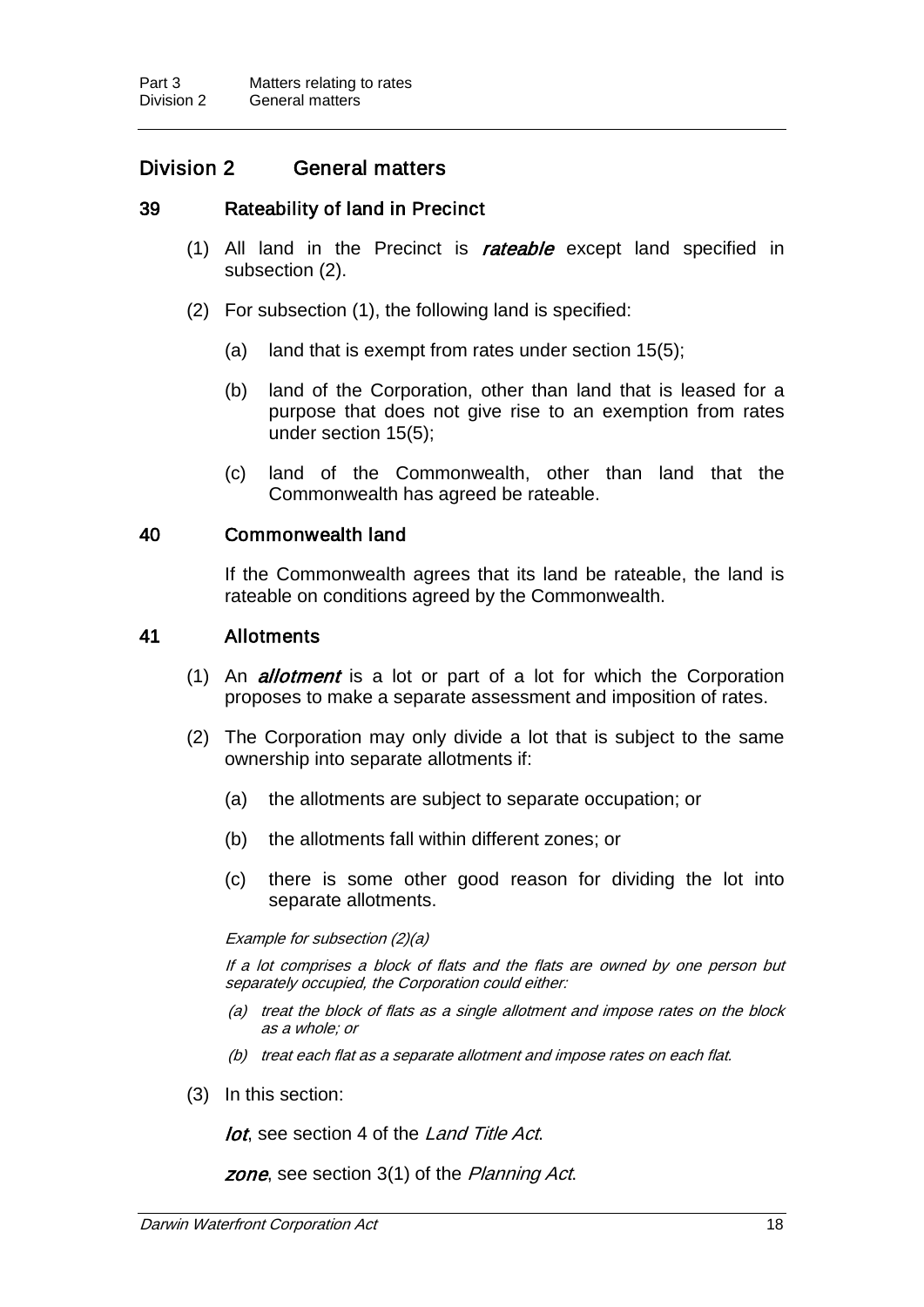### 42 Apportionment if allotment rateable for part of financial year

- (1) If an allotment becomes, or ceases to be, rateable during the course of a financial year:
	- (a) the allotment is liable to rates under section 15 for the financial year; but
	- (b) the amount of rates payable is the amount that is proportionate to the part of the financial year during which the allotment is rateable.
- (2) The Corporation must make any refund or remission of rates necessary to give effect to this section.

#### 43 Joint and several liability

- (1) The nominal owner and the occupier (if not the nominal owner) of an allotment are jointly and severally liable for rates imposed on the allotment.
- (2) However, the occupier does not become liable for the rates unless, under section 44, the occupier is designated in the assessment record as the principal ratepayer for the allotment.

#### 44 Principal ratepayer for allotment

- (1) The *principal ratepayer* for an allotment is the nominal owner of the allotment but, if a person other than the nominal owner is, under this section, designated in the assessment record as the principal ratepayer for the allotment, that person is the principal ratepayer.
- (2) If, under subsection (1), 2 or more people would be the principal ratepayer for an allotment, the CEO may designate one or more of them in the assessment record as the principal ratepayer for the allotment.
- (3) On the application of an occupier of an allotment, the CEO may designate the occupier in the assessment record as the principal ratepayer for the allotment.
- (4) If the occupier subsequently applies for the designation to be removed from the assessment record, the CEO must remove the designation.
- (5) A ratepayer designated under subsection (2) or (3) as the principal ratepayer for an allotment is the principal ratepayer to the exclusion of others.
- (6) If rates are paid by, or recovered from, a ratepayer who is not the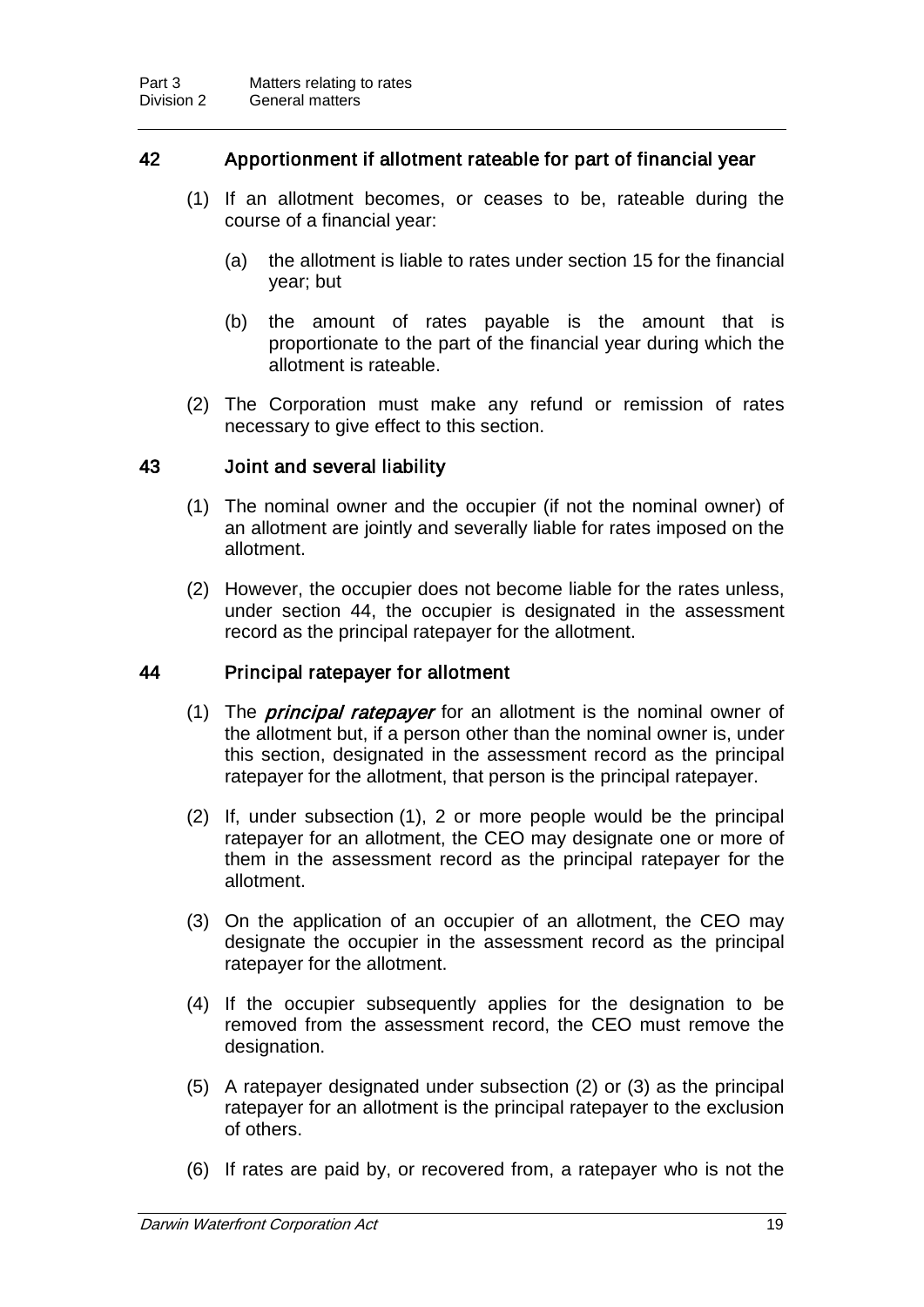principal ratepayer for an allotment, the ratepayer may, subject to any relevant agreement, recover the amount of the rates from the principal ratepayer or set the amount off against any liability owed to the principal ratepayer.

### 45 Assessment record

- (1) The Corporation must keep an assessment record.
- (2) The assessment record must contain the following information for each allotment:
	- (a) a brief description of the allotment;
	- (b) if rates for the allotment are to be calculated as a proportion of the value of the allotment – a statement of the value;
	- (c) the name and postal address of the registered owner of the allotment;
	- (d) if the registered owner is not the nominal owner of the allotment – the name and postal address of the nominal owner;
	- (e) if the nominal owner is not the principal ratepayer for the allotment – the name and postal address of the principal ratepayer;
	- (f) if the allotment is subject to a differential rate on the basis of its use – a statement of the use;
	- (g) other information the Corporation resolves to include in the record.

Note for paragraph (b) Section 15(4) and (7) specifies how rates are to be calculated.

- (3) The assessment record may be kept in the form the Corporation considers appropriate.
- (4) A copy of the assessment record must be available for inspection, free of charge, by any member of the public at the Corporation's public office.
- (5) The CEO must, at the request of a person to whom an entry in the assessment record relates, suppress the person's name or address (or both) from the publicly available copy of the record.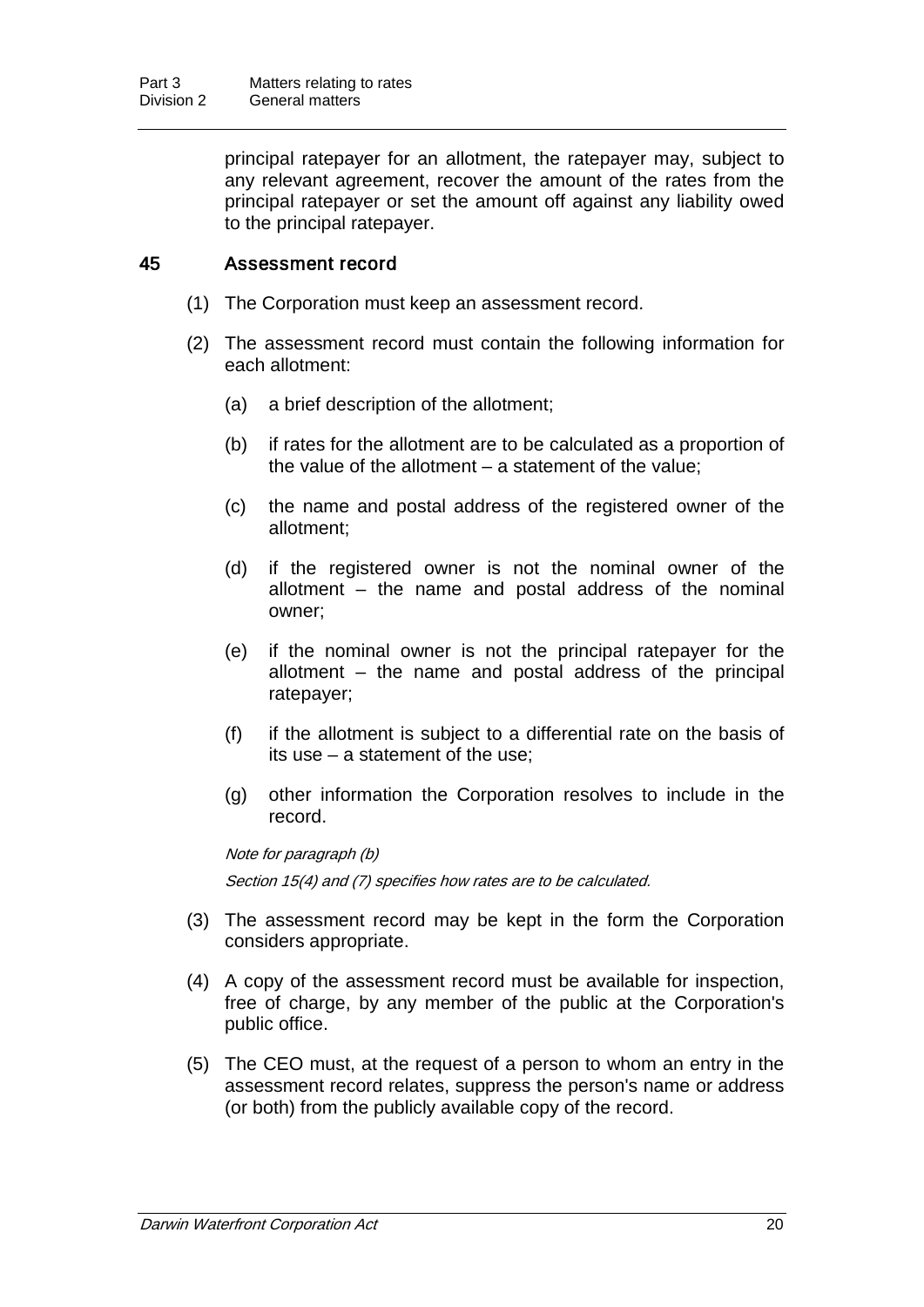#### 46 Notices to be given by ratepayers

(1) If a person becomes the principal ratepayer for a particular allotment, the person must, within 28 days of becoming the principal ratepayer, give the CEO written notice of that fact and of the person's postal address.

Maximum penalty: 20 penalty units.

(2) If a principal ratepayer's postal address changes, the principal ratepayer must, within 28 days of the change, give the CEO written notice of the new address.

Maximum penalty: 20 penalty units.

(3) If a person ceases to be the principal ratepayer for a particular allotment, the person must, within 28 days of ceasing to be the principal ratepayer, give the CEO written notice of that fact.

Maximum penalty: 20 penalty units.

(4) An offence against subsection (1), (2) or (3) is a regulatory offence.

#### 47 Correction of record

- (1) A person may apply to the Corporation for correction of an entry in the assessment record.
- (2) The application may be made on one or more of the following grounds:
	- (a) the entry wrongly classifies an allotment that is not rateable as rateable;
	- (b) the entry wrongly records the use of an allotment;
	- (c) the entry contains some other relevant misclassification or misdescription of an allotment;
	- (d) the entry wrongly records ownership or occupation of an allotment;
	- (e) the entry wrongly designates the applicant as the principal ratepayer for an allotment;
	- (f) the entry contains some other relevant error.
- (3) The application must be in writing and state:
	- (a) the applicant's interest in the allotment to which the application relates; and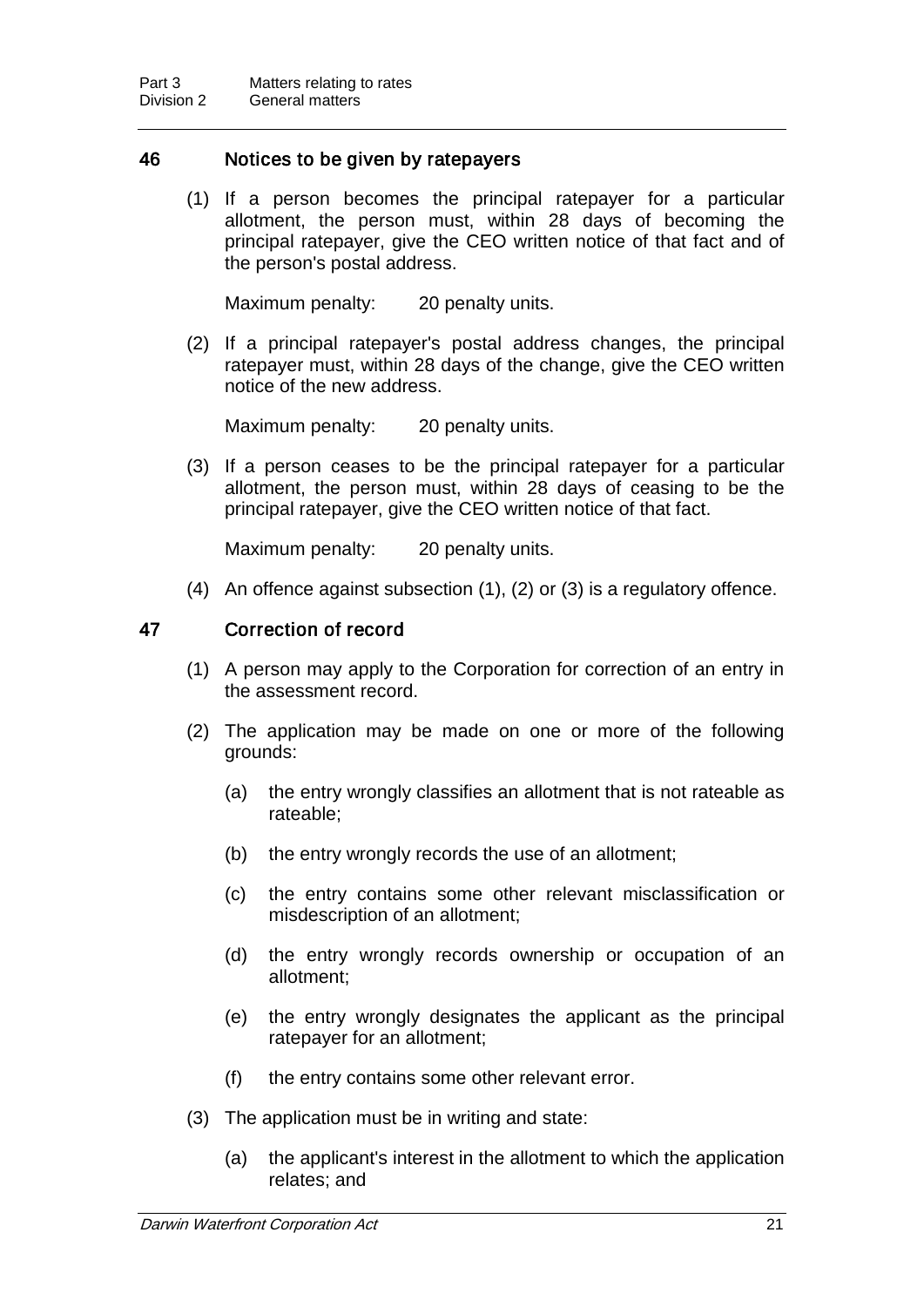- (b) the nature of the amendment that should, in the applicant's opinion, be made.
- (4) If the application is uncontroversial, the CEO may decide the application on behalf of the Corporation but, if it raises matters of possible controversy, the application is to be dealt with by the Corporation or a Corporation committee.
- (5) The CEO must give the applicant written notice of the decision on the application as soon as practicable.

#### Note for subsection (5)

A person who is adversely affected by the decision may apply for a review under Division 5.

### Division 3 Imposition of rates

#### 48 Declaration and notification of rates

- (1) To impose rates under section 15 for a financial year, the Corporation must, on or before 31 July in that financial year, declare rates on allotments in the Precinct.
- (2) The declaration must state the following:
	- (a) the basis or bases of the rates;
	- (b) if the rates may be paid by instalment the number of instalments payable and the date on which each instalment will fall due for payment;
	- (c) if a discount or other form of concession or benefit is to be given for prompt payment of rates in full:
		- (i) details of the discount, concession or benefit; and
		- (ii) the conditions on which it is to be given.
- (3) Within 21 days after declaring rates, the Corporation must publish notice of the declaration of rates and the matters specified in subsection (2):
	- (a) on its website; and
	- (b) in a newspaper circulating generally in the Precinct.
- (4) Failure to publish the notice within the time limit fixed by subsection (3) does not invalidate the declaration.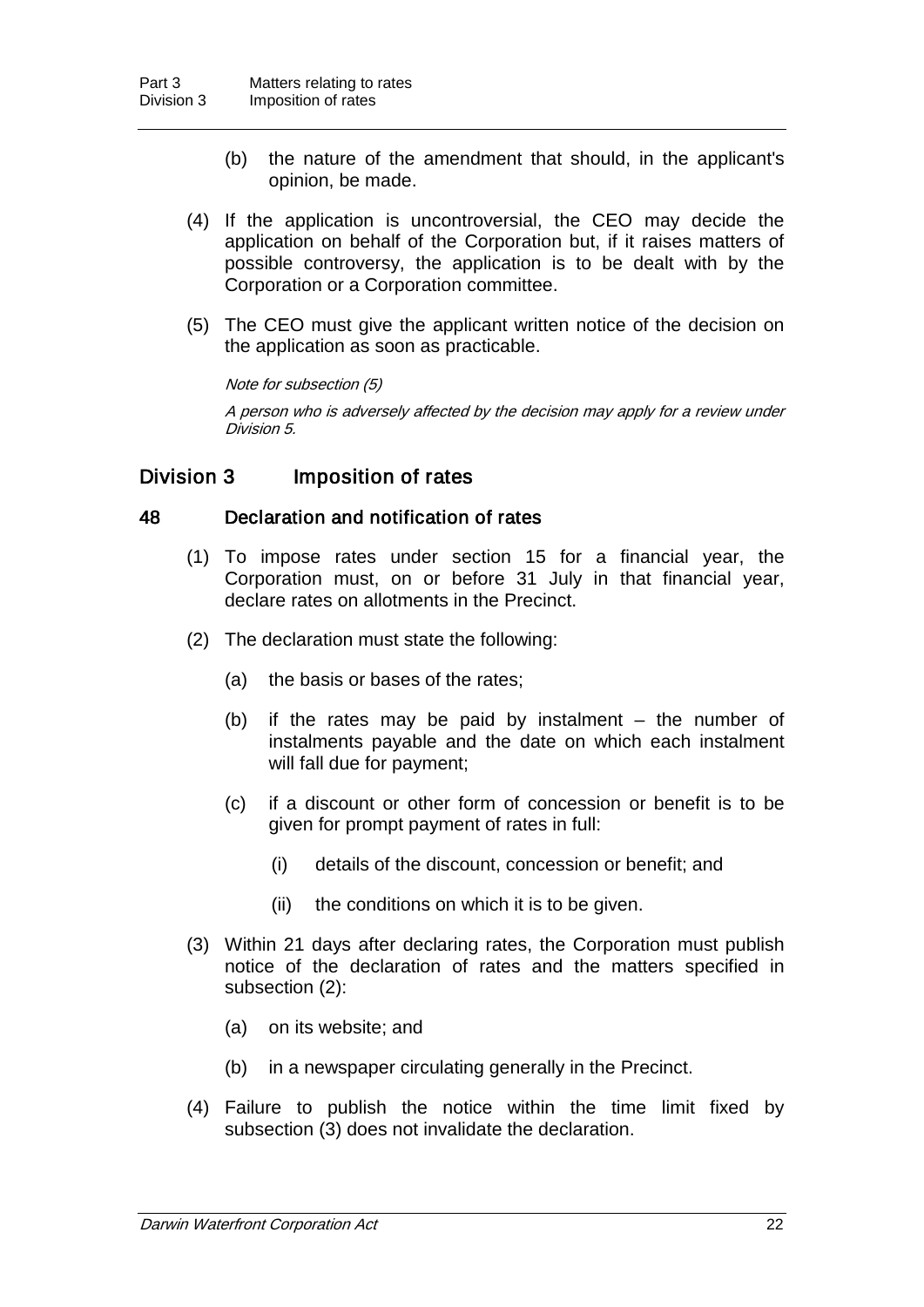#### 49 Rates notice

- (1) At least 28 days before the payment of the rates, or the first instalment of the rates, falls due, the Corporation must issue an account for the payment of rates (a rates notice) for each allotment.
- (2) The rates notice must be given to the principal ratepayer for an allotment or, if it is not practicable to do so, to any other ratepayer for the allotment.
- (3) The rates notice must:
	- (a) state the due date for payment of the rates or, if the rates may be paid by instalment, the due date for payment of each instalment; and
	- (b) if a discount is to be given for prompt payment of rates in full state:
		- (i) the percentage discount; and
		- (ii) the conditions on which the discount will be given; and
		- (iii) both the discounted and undiscounted amount payable; and
	- (c) if another form of concession or benefit is to be given for prompt payment of rates in full – state:
		- (i) details of the concession or benefit; and
		- (ii) the conditions on which it will be given; and
	- (d) contain any other information prescribed by the by-laws; and
	- (e) be given at least 28 days before the payment of the rates, or the first instalment of the rates, falls due.
- (4) Failure to give the rates notice within the time limit fixed by subsection (3)(e) does not invalidate the rates notice.

#### 50 Payment by instalment

- (1) If the Corporation allows payment of rates by instalment:
	- (a) each instalment must be paid by the due date for payment; but
	- (b) if a ratepayer fails to pay an instalment by the due date all remaining instalments become immediately due.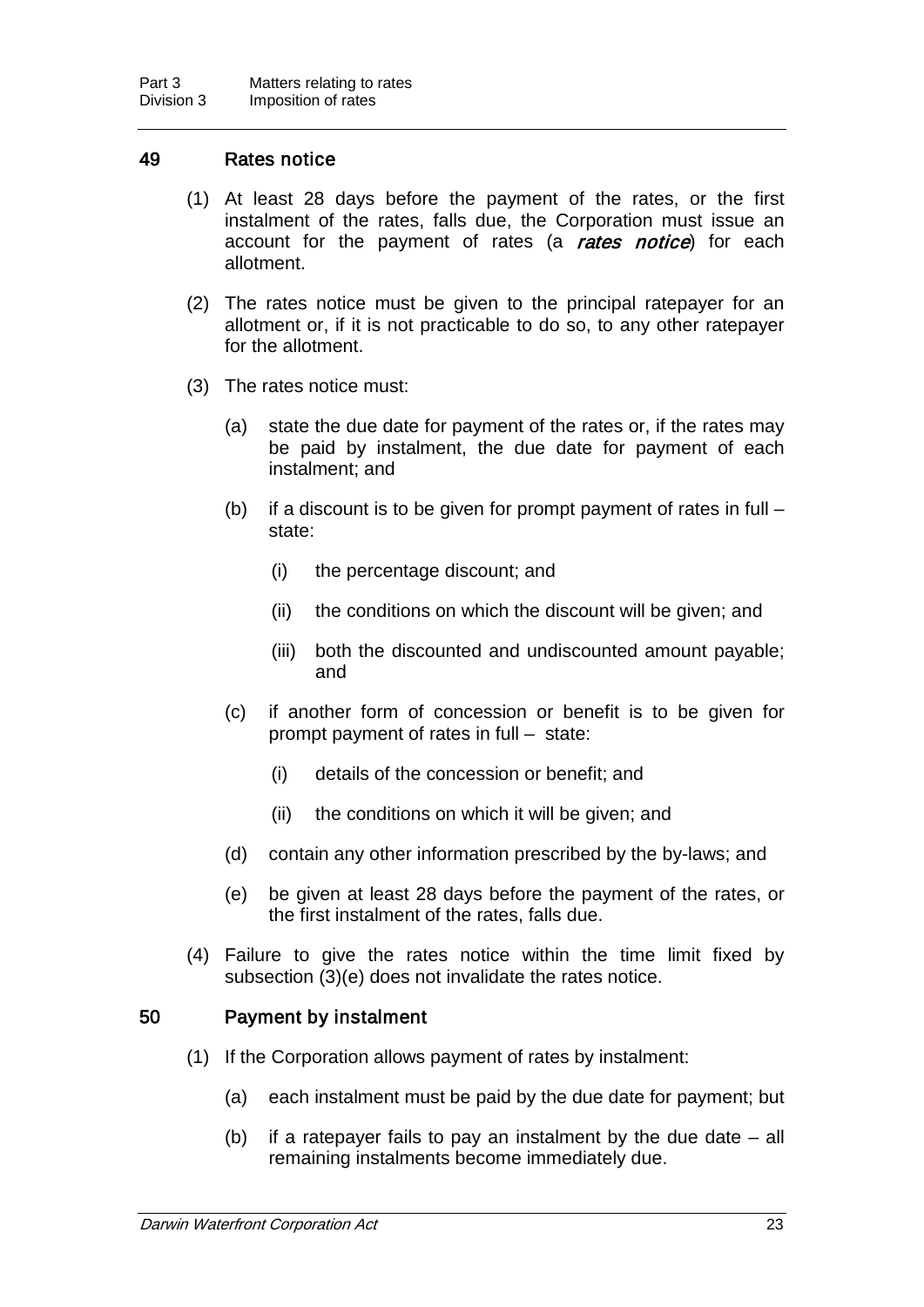(2) However, the Corporation may relieve a ratepayer, or ratepayers generally, from the consequences of a failure to pay an instalment to an extent decided by the Corporation.

### 51 Validity of declaration

- (1) The Minister may, by *Gazette* notice, declare that rates have been validly declared, or declared and levied, by the Corporation despite a particular procedural non-compliance or some other irregularity or error of a minor or technical nature.
- (2) The declaration validates the rates from the date of their purported declaration.

#### 52 Accrual of interest on overdue rates

(1) If rates are not paid by the due date for payment, interest accrues on the amount of the unpaid rates at the relevant interest rate.

Note for subsection (1)

If the ratepayer defaults in payment of an instalment of rates, all remaining instalments become due and payable. Therefore, interest accrues on the total amount of the unpaid rates and not merely the amount of the instalment. (See section 50(1)).

- (2) Interest is calculated on a daily basis on the amount of the unpaid rates (exclusive of interest) from the due date until the date of payment.
- (3) In this section:

relevant interest rate means the rate of interest fixed by the Darwin City Council as the relevant interest rate under section 162(4) of the Local Government Act.

#### 53 Remission of interest

The Corporation may remit interest wholly or partly.

#### 54 Rate concessions generally

#### $(1)$  A rate concession is:

- (a) a waiver in whole or part of rates or a component of rates; or
- (b) a deferment in whole or part of a liability to pay rates or a component of rates; or
- (c) both.
- (2) The Corporation may, by written notice, grant a rate concession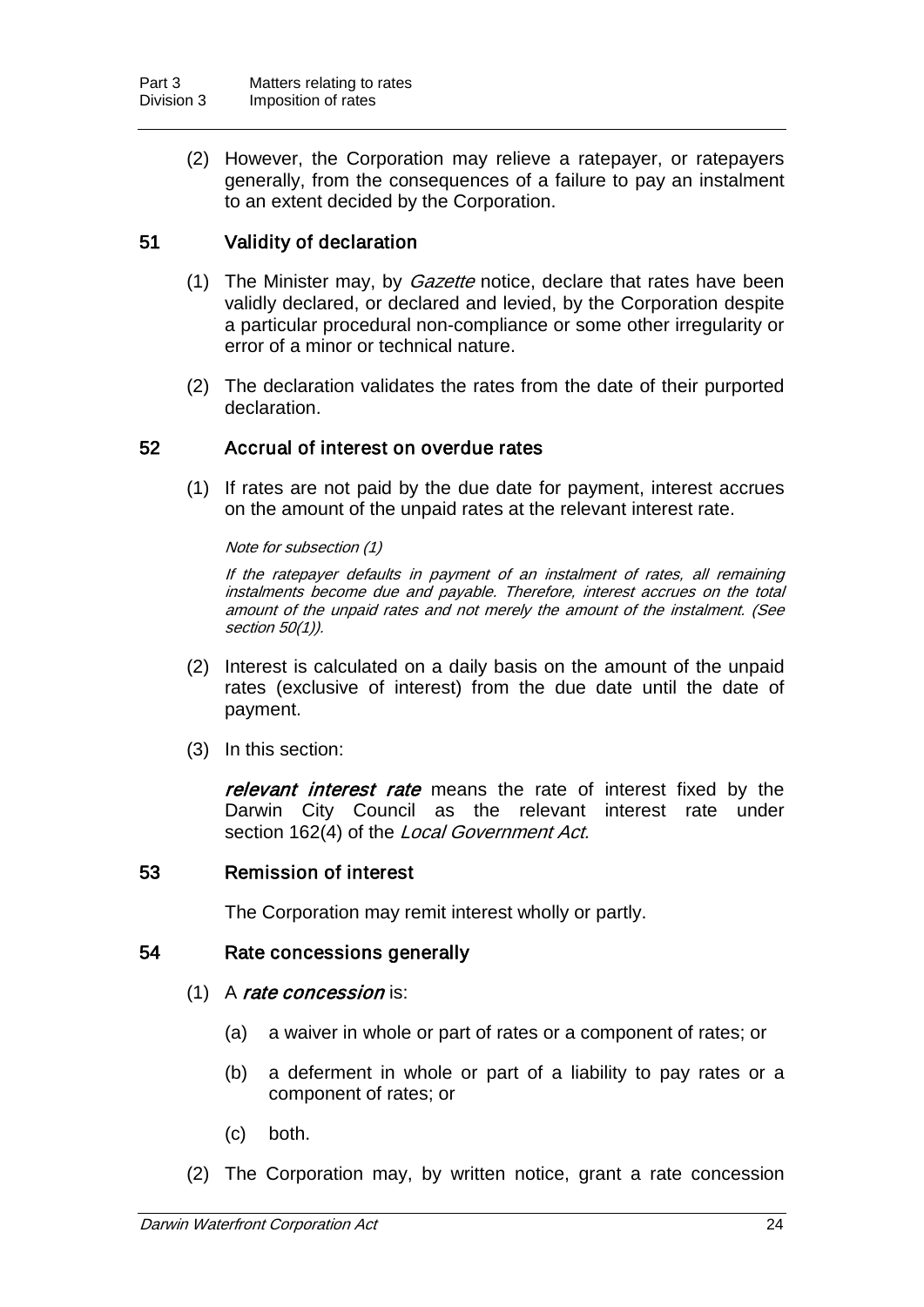under section 55, 56 or 57 unconditionally or on conditions determined by the Corporation.

- (3) If the Corporation grants a rate concession on conditions and the ratepayer fails to comply with a condition, the Corporation may by written notice to the ratepayer:
	- (a) withdraw the concession; and
	- (b) require the ratepayer to pay an amount, on or before a date specified in the notice, to neutralise any benefit to the ratepayer of the rate concession.

#### 55 Alleviation of financial hardship

- (1) The Corporation may grant a rate concession to alleviate financial hardship.
- (2) The Corporation may grant the rate concession on application by a person who establishes to the Corporation's satisfaction that the person will suffer financial hardship if the concession is not granted.

#### 56 Correction of anomaly in operation of rating system

- (1) The Corporation may grant a rate concession to a ratepayer or ratepayers of a particular class if satisfied it is necessary to do so in order to correct an anomaly in the operation of the rating system.
- (2) The Corporation may grant the rate concession on the Corporation's own initiative or on application by an affected ratepayer.

### 57 Public benefit

- (1) The Corporation may grant a rate concession to advance one or more of the following purposes:
	- (a) securing the proper development of the Precinct;
	- (b) preserving buildings or places of historical interest;
	- (c) protecting the environment;
	- (d) encouraging cultural activities;
	- (e) promoting community health or welfare;
	- (f) providing recreation or amusement for the public.
- (2) However, the rate concession: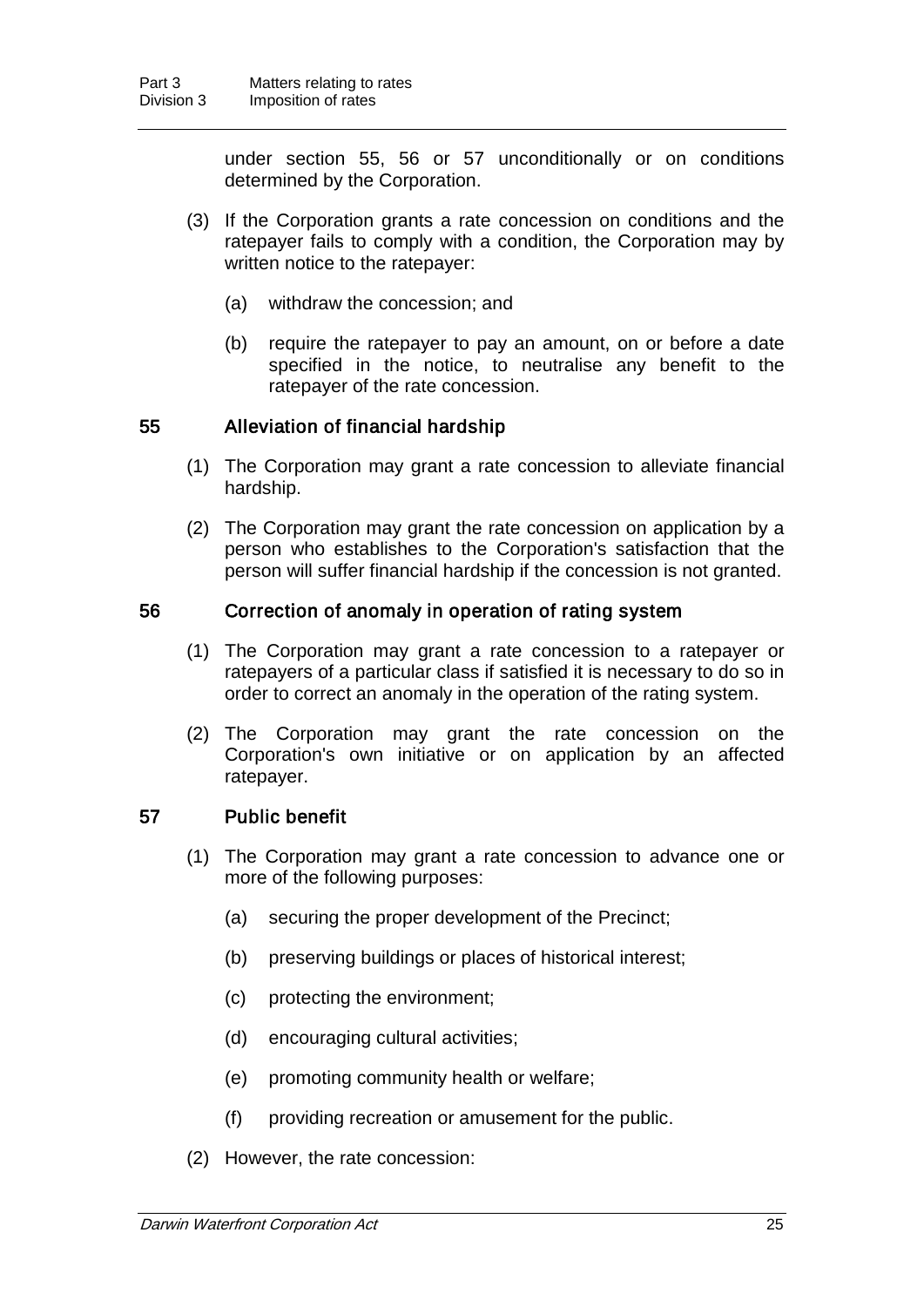- (a) may only be granted if authorised under a policy formally adopted by resolution of the Corporation; and
- (b) is subject to limitations and conditions specified in that policy.
- (3) The Corporation may grant the rate concession on its own initiative or on application by a ratepayer.

### Division 4 Recovery of rates

### Subdivision 1 Definition

#### 58 Definition

In this Division:

rates includes, if the rates are overdue:

- (a) accrued interest; and
- (b) costs reasonably incurred by the Corporation in recovering, or attempting to recover, the rates.

### Subdivision 2 Court action

#### 59 Recovery by court action

- (1) Rates imposed on an allotment may be recovered as a debt due to the Corporation from the principal ratepayer for the allotment, or any other ratepayer for the allotment, by action in a court of competent jurisdiction.
- (2) The proceedings may be commenced at any time within 6 years after the rates were imposed.

### Subdivision 3 Overriding statutory charge

#### 60 Application of Subdivision

This Subdivision does not apply to rates imposed on common property.

### 61 Overdue rates to be charge on allotment

- (1) If rates imposed on an allotment are not paid by the due date, the rates become a charge on the allotment.
- (2) However, the rates do not become a charge if the registered owner of the allotment is not a ratepayer who is liable for the rates that are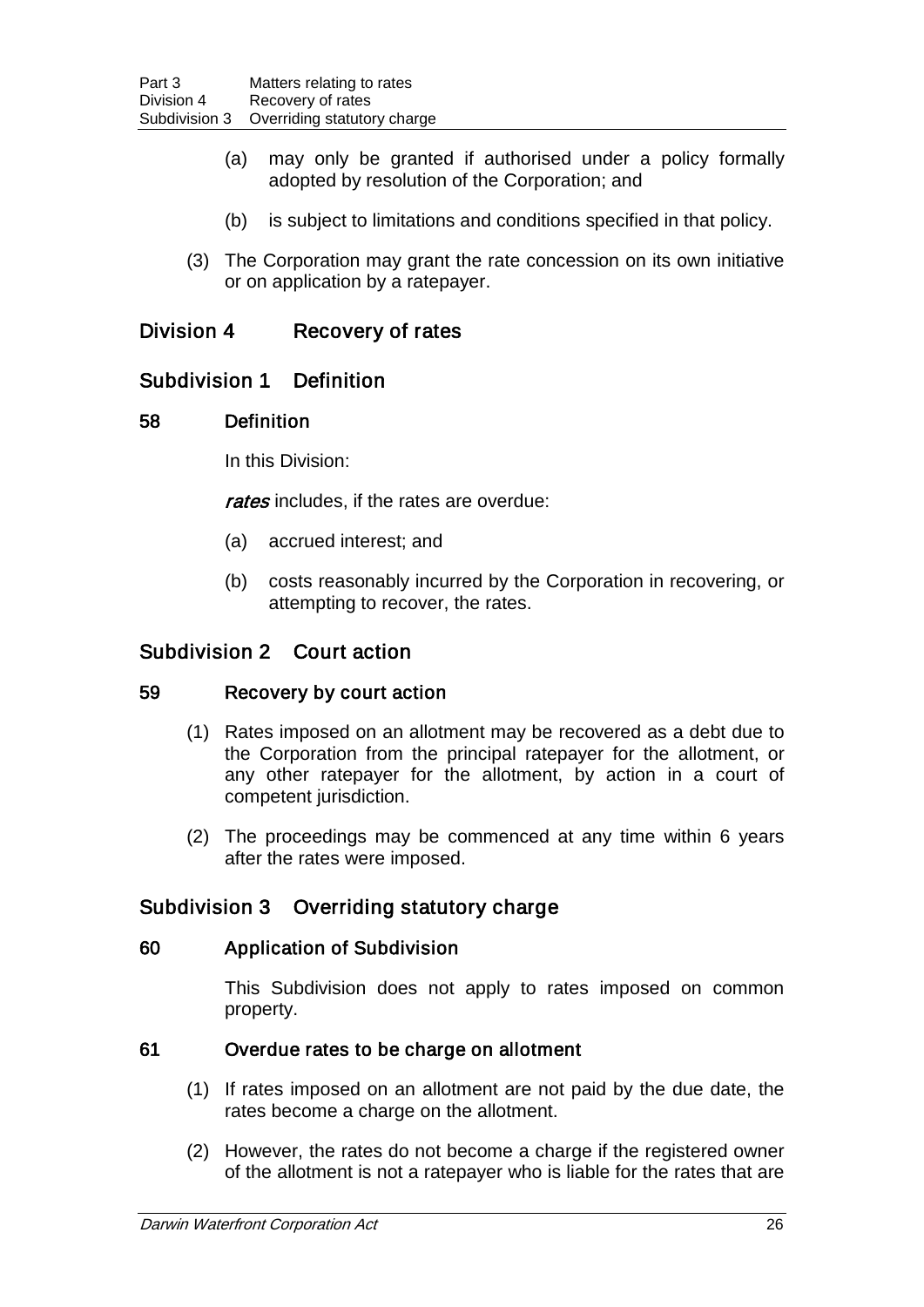in arrears.

#### 62 Registration of charge

- (1) If rates imposed on an allotment are a charge on the allotment and have been in arrears for at least 6 months, the Corporation may apply to the Registrar-General for registration of the charge.
- (2) The Registrar-General must, on payment of the appropriate fee by the Corporation:
	- (a) register the charge as an overriding statutory charge; and
	- (b) notify all persons with a registered interest in or over the allotment of the registration of the charge.
- (3) Failure to give notice of the registration of the overriding statutory charge under subsection (2)(b) does not invalidate the registration of the charge.
- (4) The Registrar-General must, on payment of the appropriate fee, cancel the registration of the overriding statutory charge if the Corporation applies for the cancellation.
- (5) The Corporation must apply for the cancellation if the liability to which the overriding statutory charge relates is fully satisfied, and may apply for the cancellation for any other reason.

#### 63 Effect of registered charge

While a charge is registered as an overriding statutory charge under this Subdivision, it has priority over all other registered and unregistered mortgages, charges and encumbrances except a previously registered overriding statutory charge.

### Subdivision 4 Sale of allotment

#### 64 Power to sell allotment for non-payment of rates

The Corporation may sell an allotment if:

- (a) rates imposed on the allotment have been in arrears for at least 3 years; and
- (b) an overriding statutory charge securing liability for the rates is registered over the allotment and has been registered for at least 6 months.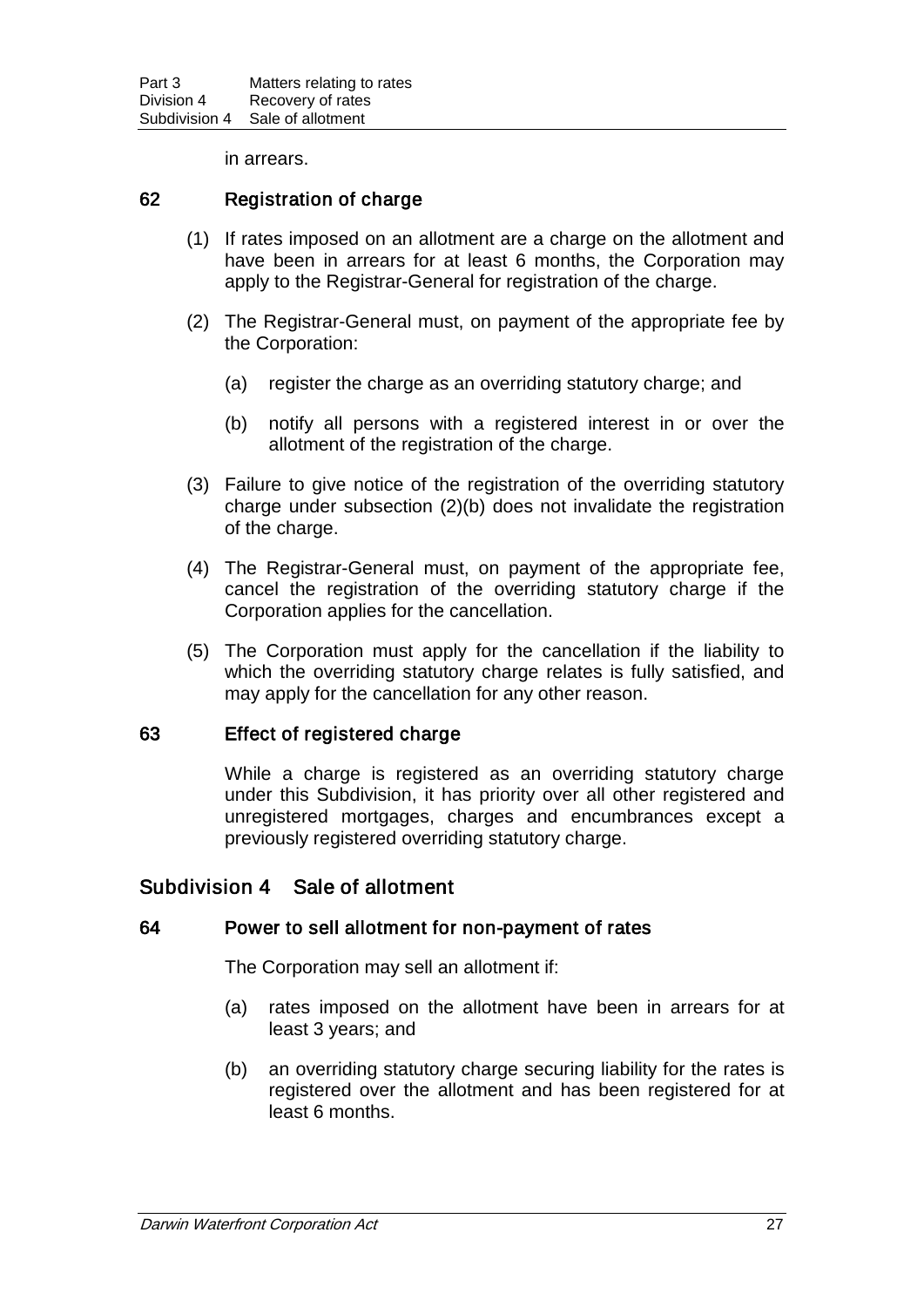#### 65 Pre-conditions of sale

- (1) Before selling an allotment for non-payment of rates, the Corporation must give notice to the principal ratepayer for the allotment at the address recorded in the assessment record.
- (2) The notice must:
	- (a) state the period for which rates have been in arrears; and
	- (b) state the amount of rates currently outstanding on the allotment; and
	- (c) warn that if that amount is not paid in full within a stated period (which must not be less than 30 days) after the date of the notice, the Corporation will sell the allotment for non-payment of rates.
- (3) A copy of the notice must be given to:
	- (a) any other person with a registered interest in the allotment; and
	- (b) if the allotment is held from the Territory under a lease the Minister administering the legislation under which the lease was granted.
- (4) If the whereabouts of a person to whom a notice (or copy) is required to be given is, after reasonable inquiries, not ascertained by the Corporation, the notice may be given by:
	- (a) publishing it in a newspaper circulating generally throughout the Territory; and
	- (b) leaving a copy of the notice in a conspicuous place at the allotment.

#### 66 Sale of allotment

- (1) If the outstanding rates for an allotment are not paid within the period allowed by a notice given under section 65, the Corporation may sell the allotment.
- (2) The sale must be by public auction.
- (3) However, if the allotment is held from the Territory under a lease, the sale must be made as approved by the Minister administering the legislation under which the lease was granted.
- (4) A public auction must be advertised: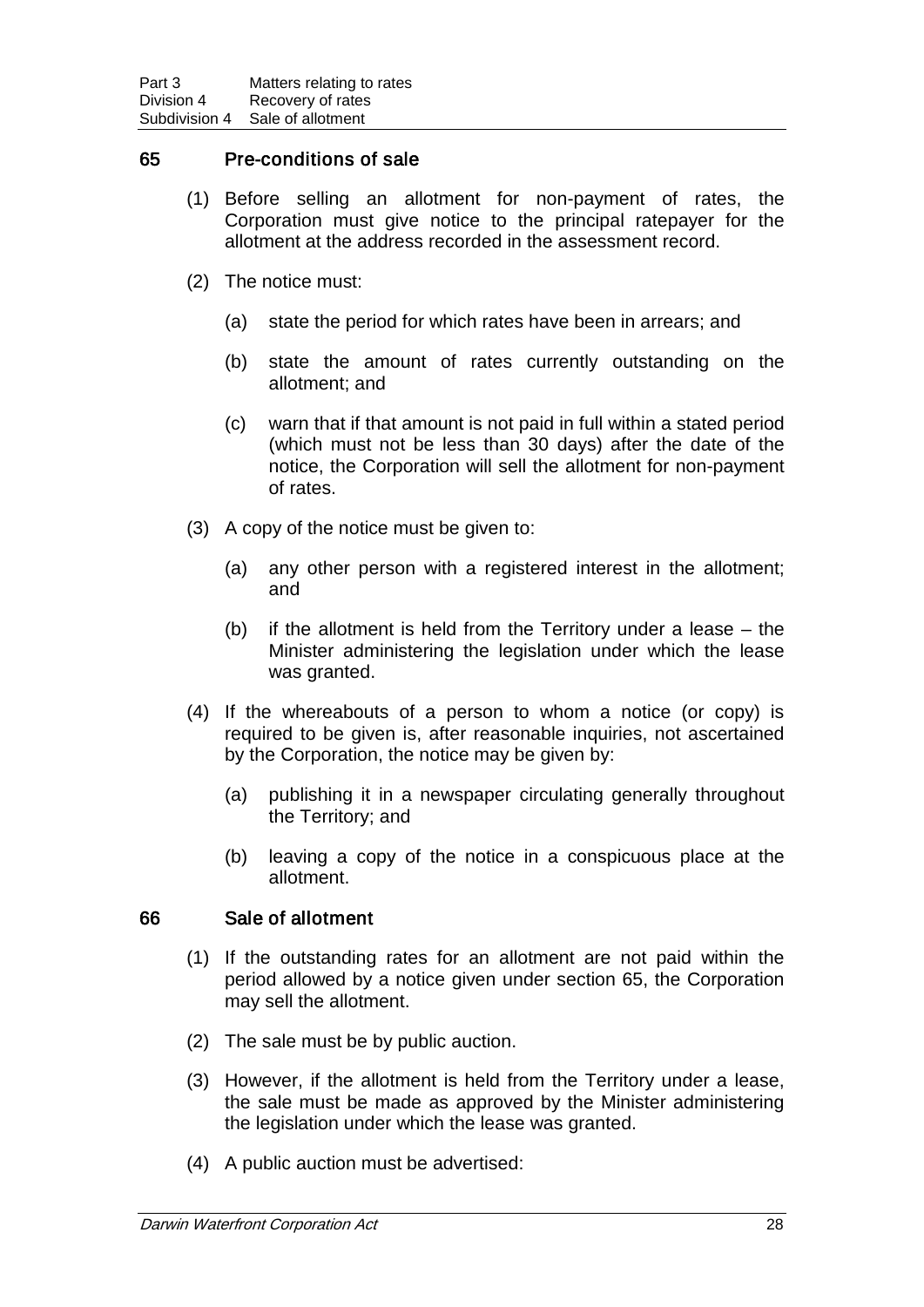- (a) on the Corporation's website; and
- (b) on at least 2 separate occasions in a newspaper circulating generally throughout the Territory.
- (5) If, before the date of the sale, the outstanding rates (including costs incurred by the Corporation with a view to sale of the allotment) are paid, the Corporation must call off the sale.
- (6) If an auction fails, the Corporation may sell the allotment by private contract for the best price that it can reasonably obtain.
- (7) If the Corporation sells an allotment under this section, the Corporation may execute a conveyance of the allotment under its common seal.
- (8) On registration of the conveyance, title to the allotment vests in the purchaser freed and discharged from all mortgages, charges and encumbrances securing the payment of money.

#### 67 Proceeds of sale

- (1) The Corporation must apply the proceeds of the sale of an allotment under this Subdivision as follows:
	- (a) firstly, in the payment of the costs incurred in selling the allotment;
	- (b) secondly, in the payment of all liabilities secured on the allotment (including the liability to the Corporation) in the order of their priority;
	- (c) thirdly, in payment to the registered owner of the allotment.
- (2) If the Corporation fails, after reasonable inquiry, to discover the identity or whereabouts of a person entitled to payment under this section, the Corporation may make the payment to the Public Trustee as unclaimed property.
- (3) A payment made to the Public Trustee under subsection (2) vests in the Public Trustee as mentioned in section 59A of the *Public* Trustee Act.

### Division 5 Review and appeal

#### 68 Right to apply for review

(1) A person who is adversely affected by a decision mentioned in section 47(5) may, within 14 days after the date of the decision, apply to the CEO for a review of the decision.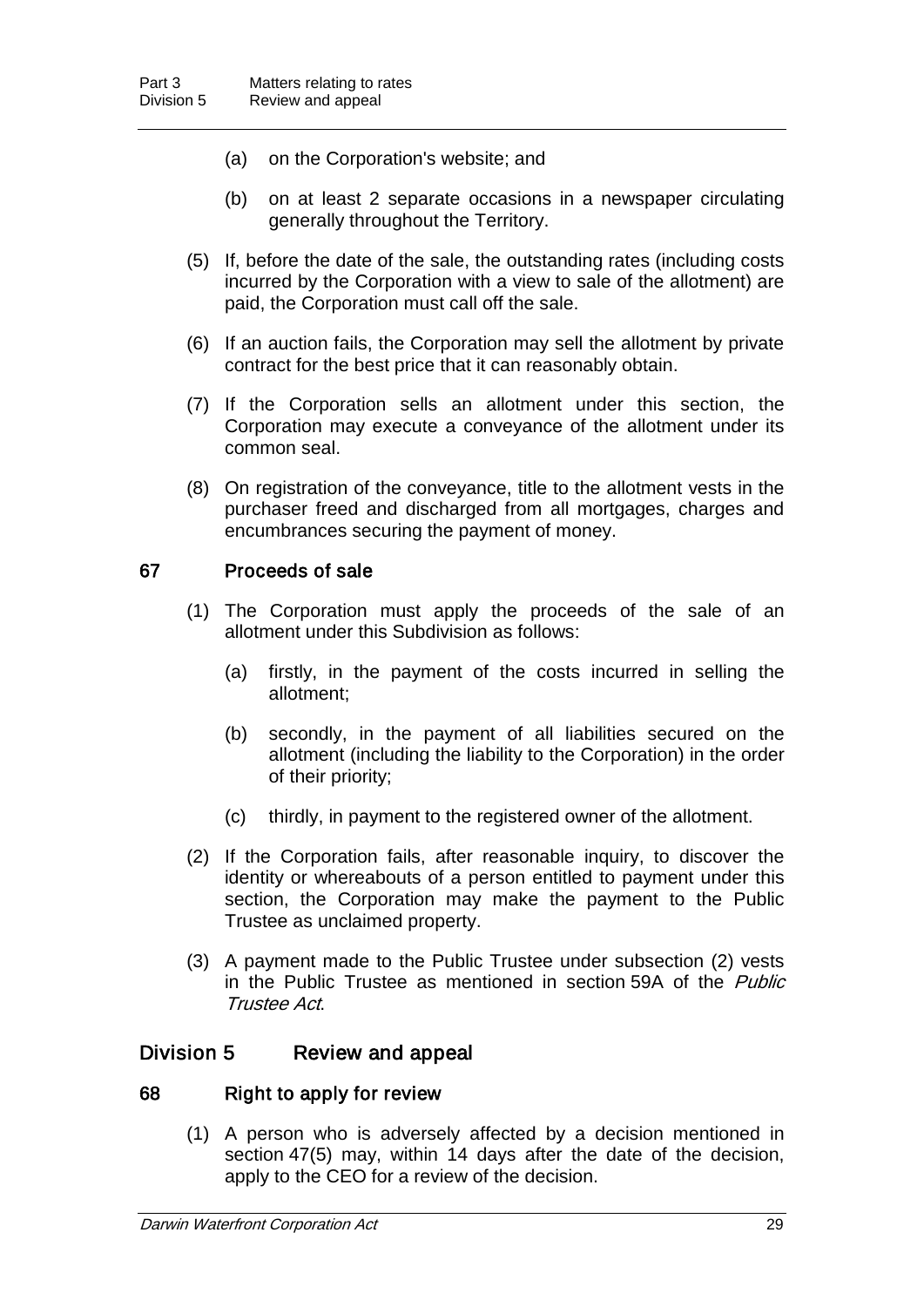- (2) The application must:
	- (a) be in writing; and
	- (b) set out in detail the grounds on which the decision should, in the applicant's opinion, be reconsidered.
- (3) The CEO may extend the period allowed for making an application under subsection (1) if the CEO is satisfied there are exceptional circumstances justifying the extension.

#### 69 Consideration of application by administrative review committee

- (1) The CEO must, on receiving an application under section 68, refer the application to a committee established by the Corporation for inquiring into such applications (an *administrative review* committee).
- (2) The administrative review committee may summarily reject the application if satisfied the application is frivolous, vexatious or lacking in substance.
- (3) If it does not reject the application, the administrative review committee must:
	- (a) inquire into the matters raised by the application; and
	- (b) recommend to the Corporation that the Corporation does one of the following:
		- (i) confirm the decision under review;
		- (ii) amend the decision under review;
		- (iii) revoke the decision under review;
		- (iv) make a further decision to mitigate the effect of the decision under review.

#### 70 Corporation's decision on recommendation and appeal

- (1) After receiving a recommendation from an administrative review committee, the Corporation must make a final decision on an application under section 68.
- (2) The decision need not be consistent with the administrative review committee's recommendation.
- (3) The CEO must notify the applicant of the Corporation's final decision on the application.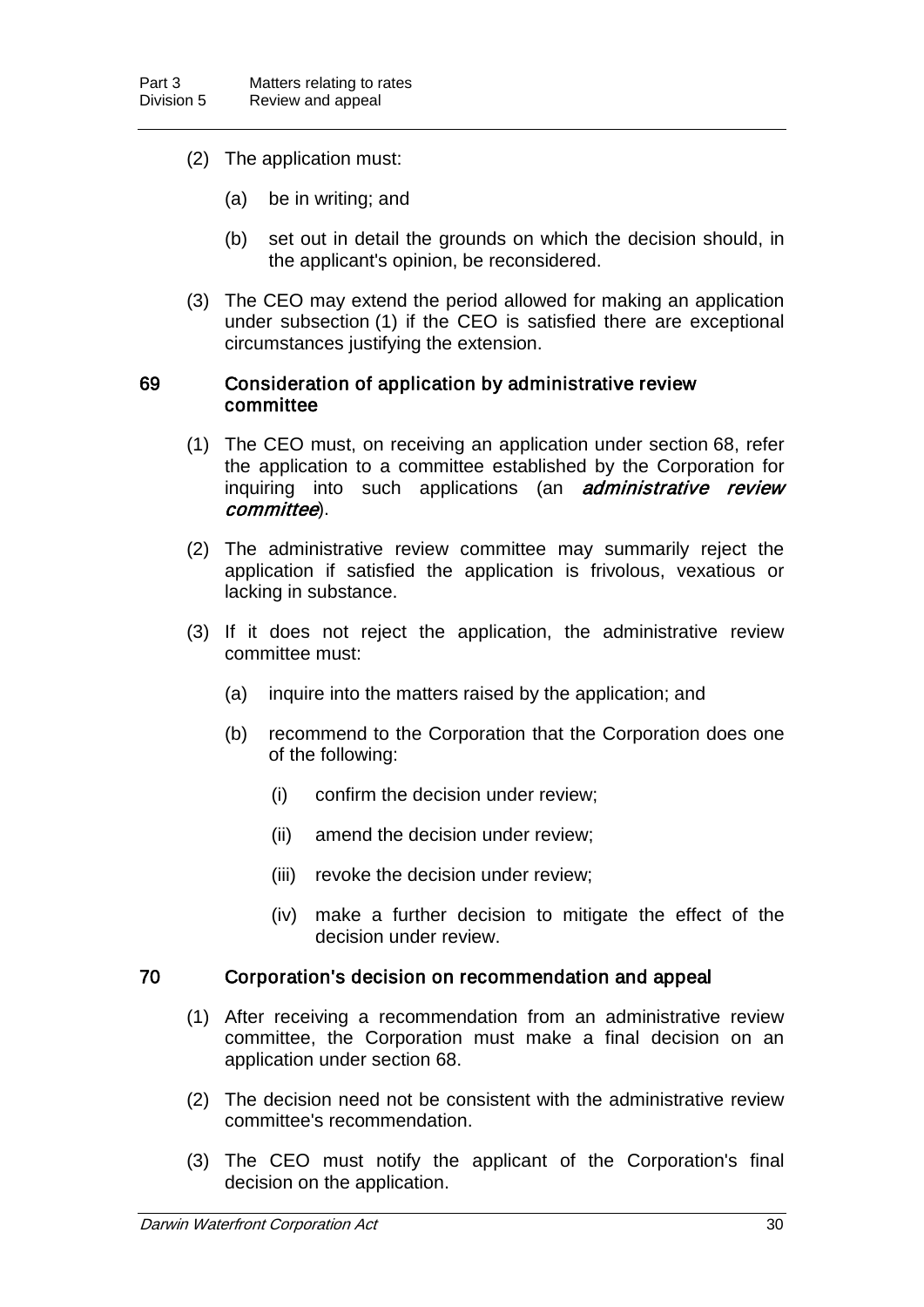(4) The applicant may, within 28 days after the date of the notice of the Corporation's final decision on the application, appeal against the decision to the Local Government Tribunal continued under Part 18.2 of the *Local Government Act*.

## Part 4 Miscellaneous matters

### 71 Acquisition on just terms

If the operation of this Act would, apart from this section, result in an acquisition of property from a person otherwise than on just terms:

- (a) the person is entitled to receive from the Territory the compensation necessary to ensure the acquisition is on just terms; and
- (b) a court of competent jurisdiction may decide the amount of compensation or make the orders it considers necessary to ensure the acquisition is on just terms.

### 72 Regulations

- (1) The Administrator may make regulations under this Act.
- (2) The regulations may:
	- (a) prescribe a fine not exceeding 200 penalty units for an offence against the regulations; and
	- (b) provide for an offence against this Act to be a regulatory offence; and
	- (c) apply, adopt or incorporate (with or without changes) the whole or part of a document as in force or existing at a particular time or from time to time.

## Part 5 **Transitional matter for Darwin Waterfront** Corporation Amendment Act 2012

### 73 Rates imposed before commencement

- (1) The amended Act continues to apply in relation to rates imposed by the Corporation before 1 July 2012, and to matters in relation to those rates dealt with in the amended Act, as if Part 2 of the Darwin Waterfront Corporation Amendment Act 2012 had not commenced.
- (2) In this section: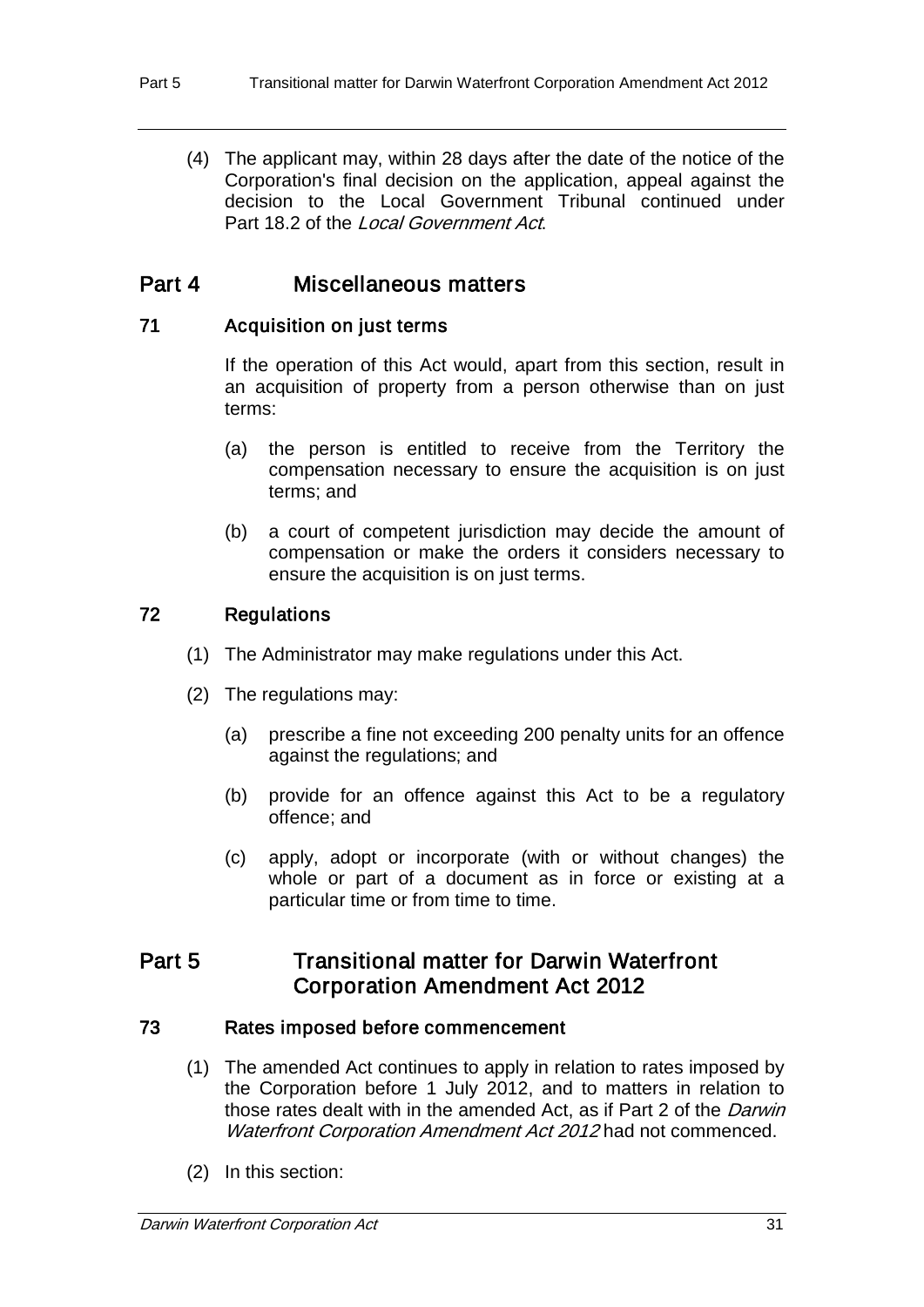amended Act means the Darwin Waterfront Corporation Act as in force immediately before 1 July 2012.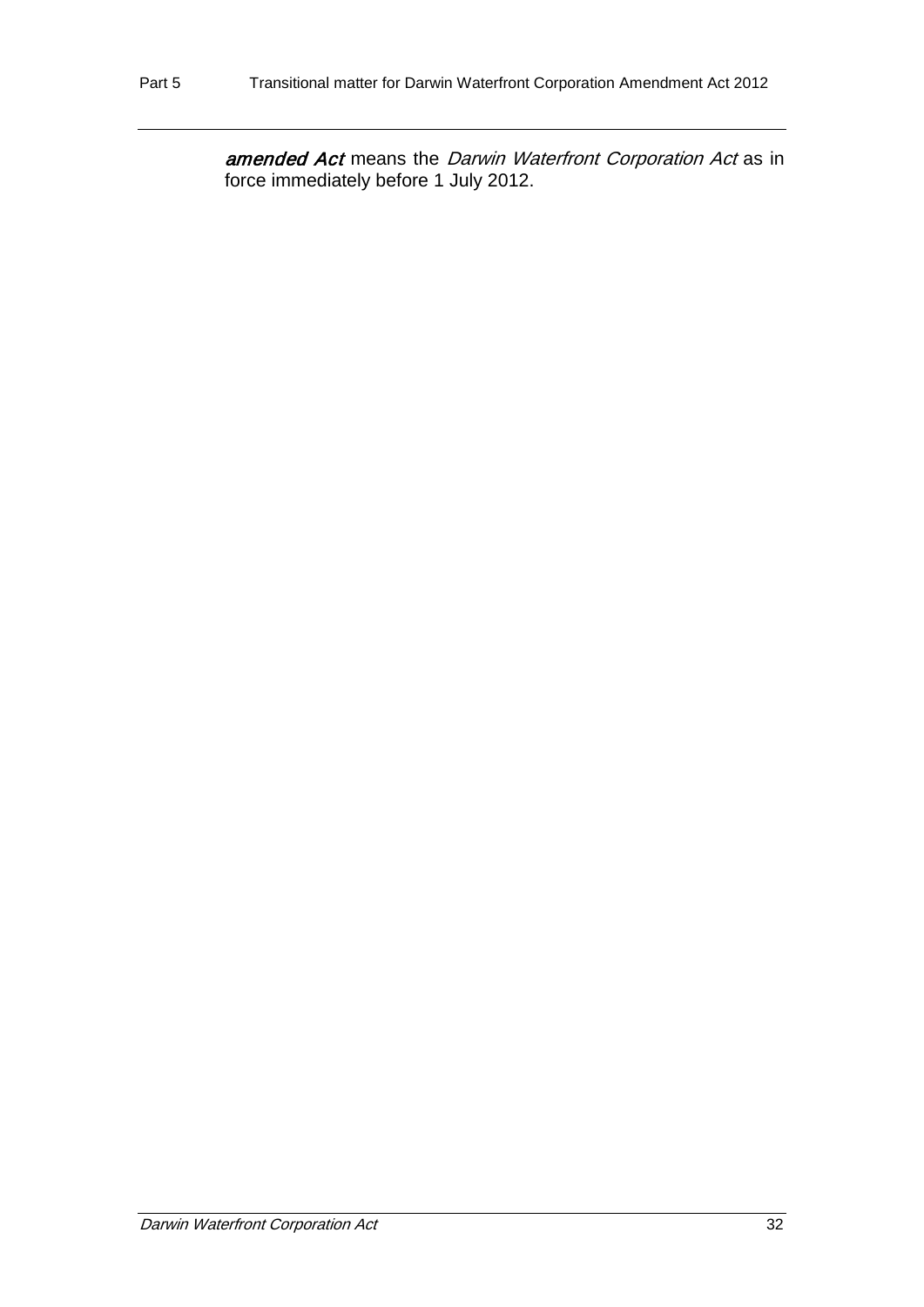### ENDNOTES

1 KEY

Key to abbreviations

amd = amended od = order<br>app = appendix om = omitted  $app = appendix$  om = om<br>  $bl = by-law$  of = Part  $bl = by-law$ <br>ch = Chapter  $ch = Chapter$ <br>  $cl = clause$  regulation/rule cl = clause rem = remainder<br>div = Division rem = remumber  $exp = expires/expired$ <br>f = forms f = forms s = section<br>  $Gaz = Gazette$  sch = Sche  $Gaz = Gazette$ <br>hdg = heading sch = Schedule<br>sch = Subdivisi hdg = heading solution<br>ins = inserted solution<br>SL = Subordinate L nc = not commenced

 $renum = renumbered$ <br> $rep = rep\end{eq}$ ins = inserted state of the SL = Subordinate Legislation<br>  $\mathsf{I} \mathsf{t} = \mathsf{long}$  title state of the substituted substituted substituted  $sub =$ substituted

### 2 LIST OF LEGISLATION

Darwin Waterfront Corporation Act 2006 (Act No. 25, 2006)<br>Assent date 19 September 2006

Assent date 19 September 2006<br>Commenced 19 September 2006 19 September 2006

#### Darwin Waterfront Corporation Amendment Act 2008 (Act No. 1, 2008)

Assent date 11 March 2008<br>Commenced 11 March 2008 11 March 2008

Local Government (Consequential Amendments) Act 2008 (Act No. 28, 2008)

| Assent date | 14 November 2008  |
|-------------|-------------------|
| Commenced   | 1 July 2008 (s 2) |

# Unit Title Schemes Act 2009 (Act No. 14, 2009)<br>Assent date 26 May 2009

Assent date 26 May 2009<br>Commenced bt 2.3, div 3, s

pt 2.3, div 3, sdv 4 and s 135 (to ext ins s  $54C$ ): 1 January 2010; s 111: 1 July 2010; rem: 1 July 2009 (s 2, Gaz S30, 26 June 2009, p 1, s 2 Land Title and Related Legislation Amendment Act 2008 (Act No. 3, 2008) and Gaz S30, 26 June 2009, p 1)

#### Darwin Waterfront Corporation Amendment Act 2012 (Act No. 10, 2012)

| Assent date | 27 April 2012     |
|-------------|-------------------|
| Commenced   | 1 July 2012 (s 2) |

# Local Government Amendment Act 2014 (Act No. 19, 2014)<br>Assent date 2014 2 June 2014

Assent date 2014<br>
Commenced 5 16: 1 July 2

s 16: 1 July 2014; s 18: 1 December 2014; rem: 2 June 2014, (s 2)